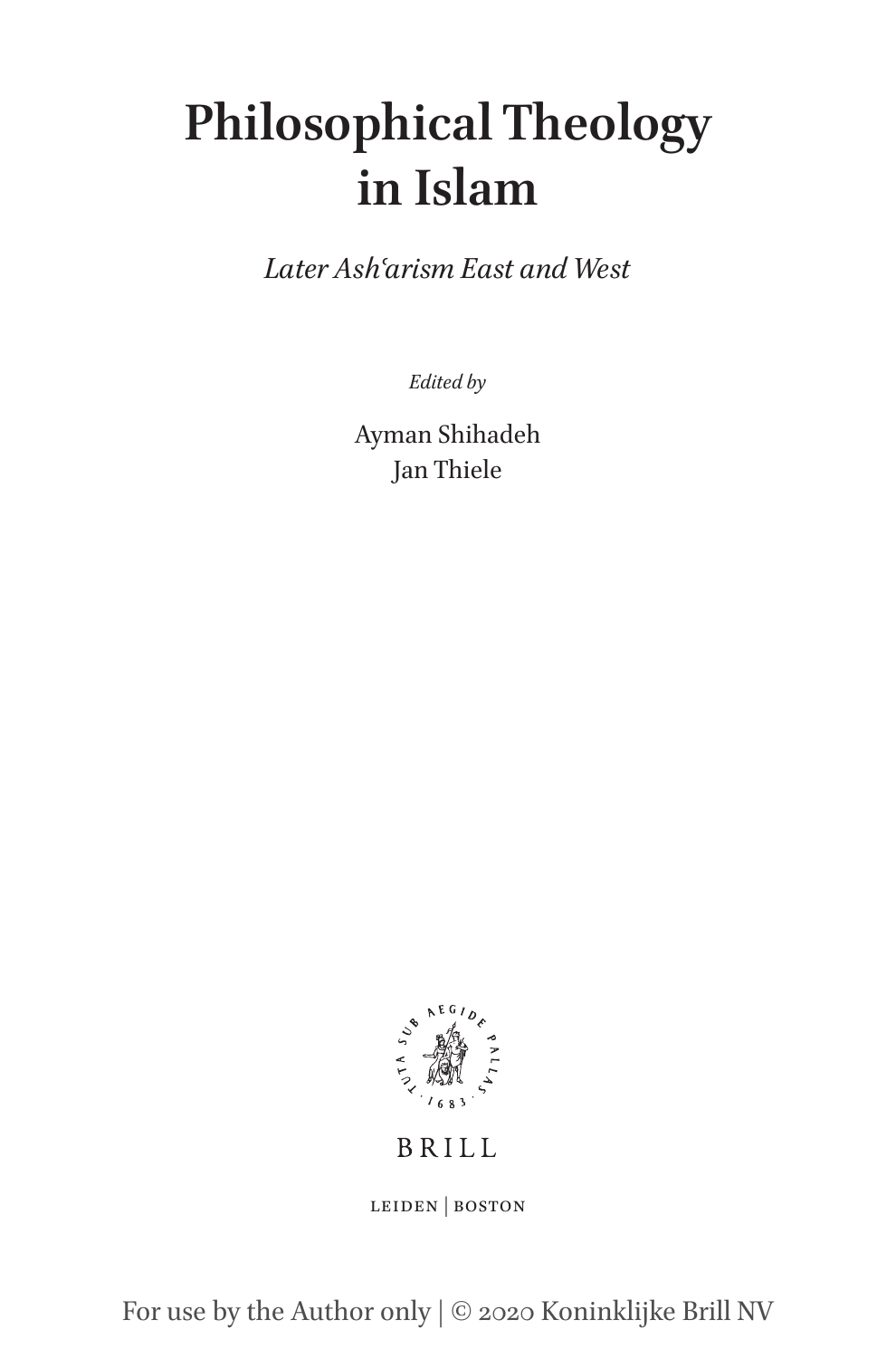## **Contents**

Contributors vii

Introduction 1 *Ayman Shihadeh and Jan Thiele*

Post-Ghazālian Theology *What were the Lessons to be Learned from al-Ghazālī?* 12 *Ulrich Rudolph*

Al-Rāzī's Earliest *Kalām* Work *Eastern Ashʿarism in the Twelfth Century* 36 *Ayman Shihadeh*

Le commentaire à la sūrate *al-Aʿlā* attribué à Avicenne *Une épître de Fakhr al-Dīn al-Rāzī* 71 *Meryem Sebti*

Fakhr al-Dīn al-Rāzī's Platonist Account of the Essence of Time 95 *Peter Adamson and Andreas Lammer*

The Necessary Existent *(wājib al-wujūd) From Avicenna to Fakhr al-Dīn al-Rāzī* 123 *Fedor Benevich*

Causing an Essence *Notes on the Concept of* Jaʿl al-Māhiyya*, from Fakhr al-Dīn al-Rāzī to Mullā Ṣadrā* 156 *Bilal Ibrahim*

Early Mamlūk Ashʿarism against Ibn Taymiyya on the Nonliteral Reinterpretation *(ta'wīl)* of God's Attributes 195 *Jon Hoover*

Continuing Conversations *Late Sunni* Kalām*-Theology's Ongoing Engagement with Philosophy* 231 *Aaron Spevack*

For use by the Author only | © 2020 Koninklijke Brill NV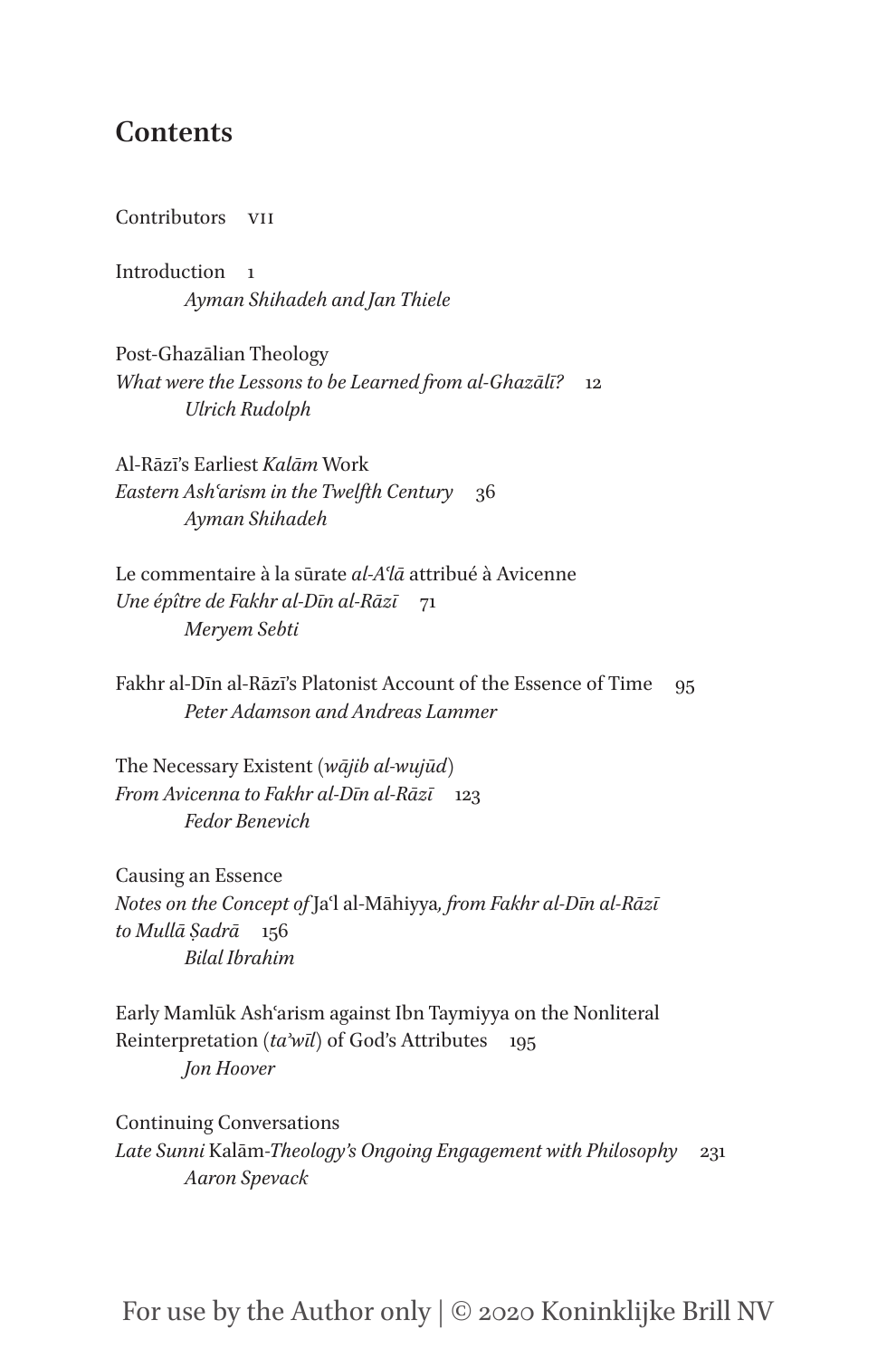Putting Criticisms against al-Ghazālī in Perspective *New Materials on the Interface between Law, Rational Theology and Mysticism in Almoravid and Almohad al-Andalus (Ibn Rushd al-Jadd and al-Qurṭubī)* 254 *Xavier Casassas Canals and Delfina Serrano-Ruano*

Ash'arism in the Hafsid Era 298 *Jan Thiele*

The Legacy of ʿAḍud al-Dīn al-Ījī *His Works and His Students* 337 *Reza Pourjavady*

Ashʿarism through an Akbarī Lens *The Two* "Taḥqīqs" *in the Curriculum Vitae of Ibrāhīm al-Kūrānī (d. 1019/1690)* 371 *Harith Ramli*

The *Mawāqif* of ʿAḍud al-Dīn al-Ījī in India 397 *Asad Q. Ahmed*

Index 413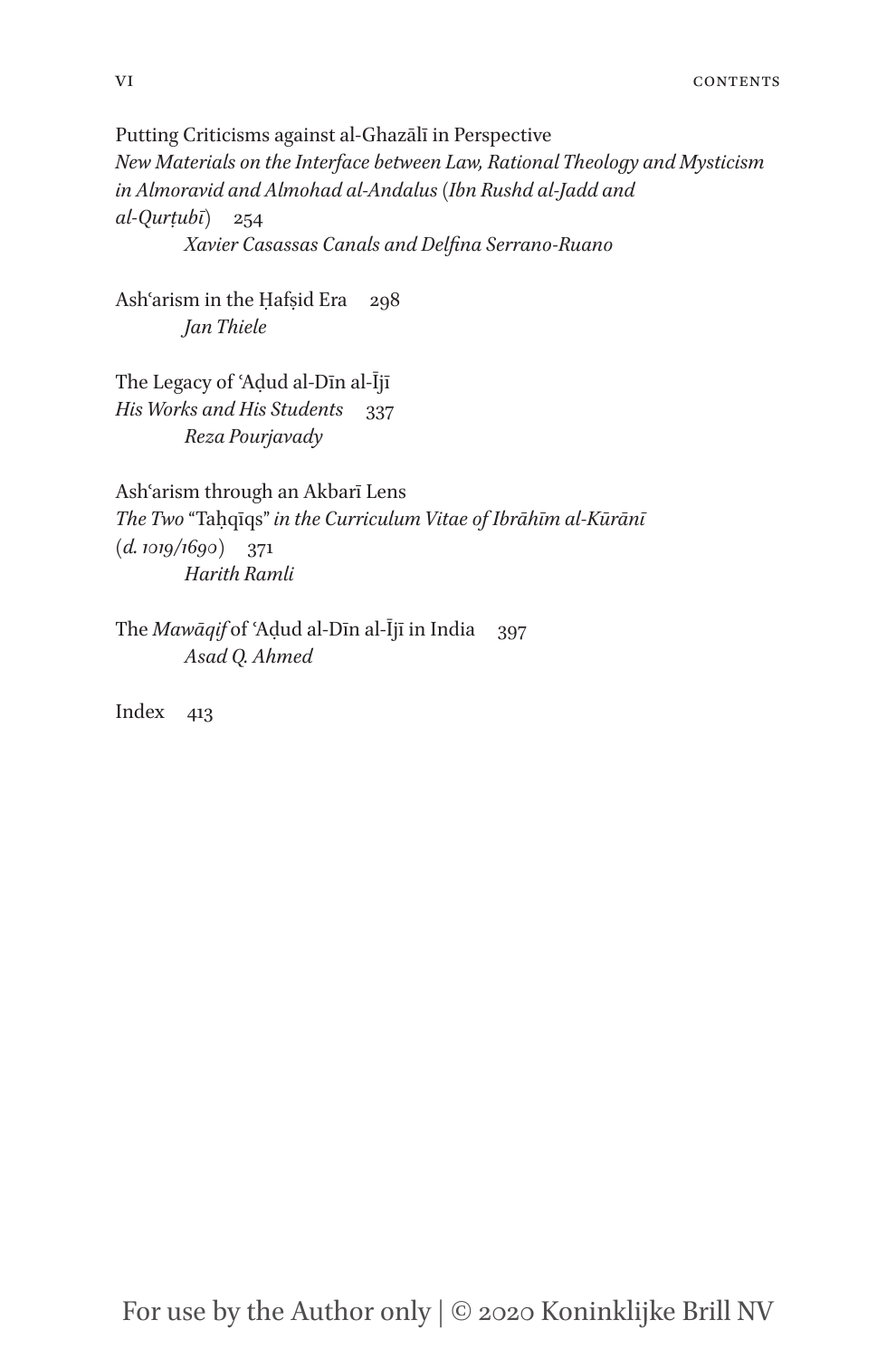## **Ashʿarism through an Akbarī Lens** *The Two "***Taḥqīqs***" in the Curriculum Vitae of Ibrāhīm al-Kūrānī (d. 1019/1690)*

*Harith Ramli*

ي� ف ي �ك�� ف ر� ف ا �ل�� �� ي�عر ف لا � �م�� ف � �ه�ا، � ك �د ر�� ي ي لا � �� ن � أ ، و ي ف ر� ف ا �ل�� �ل �م�� ي � � ف أ ل�كو� ي� ا � ف � ا �م�ا � ف �ا �ه�� ي � ي ؟ ي� � ق �ح�� ي �� ف � �ه�ا ن �م�� ّ ي د � أ ف �م�ا �هو �� ي�عر �

Oh you! What in Creation is slighter than the smallest particle? And you can't perceive it! Thus, how can one who does not know the atom know something which is more subtle than it, with full verification?

∵

Manṣūr al-Ḥallāj, *Ṭāṣīn al-tanzīh*

The relationship between the Sufi tradition and the different schools of Islamic theology is one of the more challenging terrains of Islamic intellectual history.1 This is especially the case for the post-Mongol period, when the teachings of the Ishrāqī and Akbarī traditions spread across the vast reaches of the Muslim world, and Sufi shaykhs occupied well-endowed institutions that had world conquerors as their patrons. More significantly, the language and concerns of Sufism had infiltrated most corners of the intellectual sphere, and we find eclectic Sufi-scholars such as Mulla Jāmī (d. 871/1492), "employing a single philosophical idiom to express … disparate strands of thought" and integrating them into the formation of "a single philosophical discourse", building on the merging of *kalām* and *falsafa* after the Avicennan turn.2 The difficulty of unpacking the complex writings of such *ḥukamā*ʾ, as James Morris has pointed out, is due to the missing first and third of three elements which are crucial to understanding advanced Sufi texts: (a) the experiential Sufi ground, (b) doctrinal and theoretical elaboration and (c) its broader dialectical context (i.e. "competing or ostensibly opposing doctrines, methods and

<sup>1</sup> So far, there have been few attempts to build on the comprehensive approach of Louis Massignon in this field. For more recent studies, see the contributions in Shihadeh (ed.), *Sufism and Theology.*

<sup>2</sup> Spannaus, "Theology in Central Asia", 595.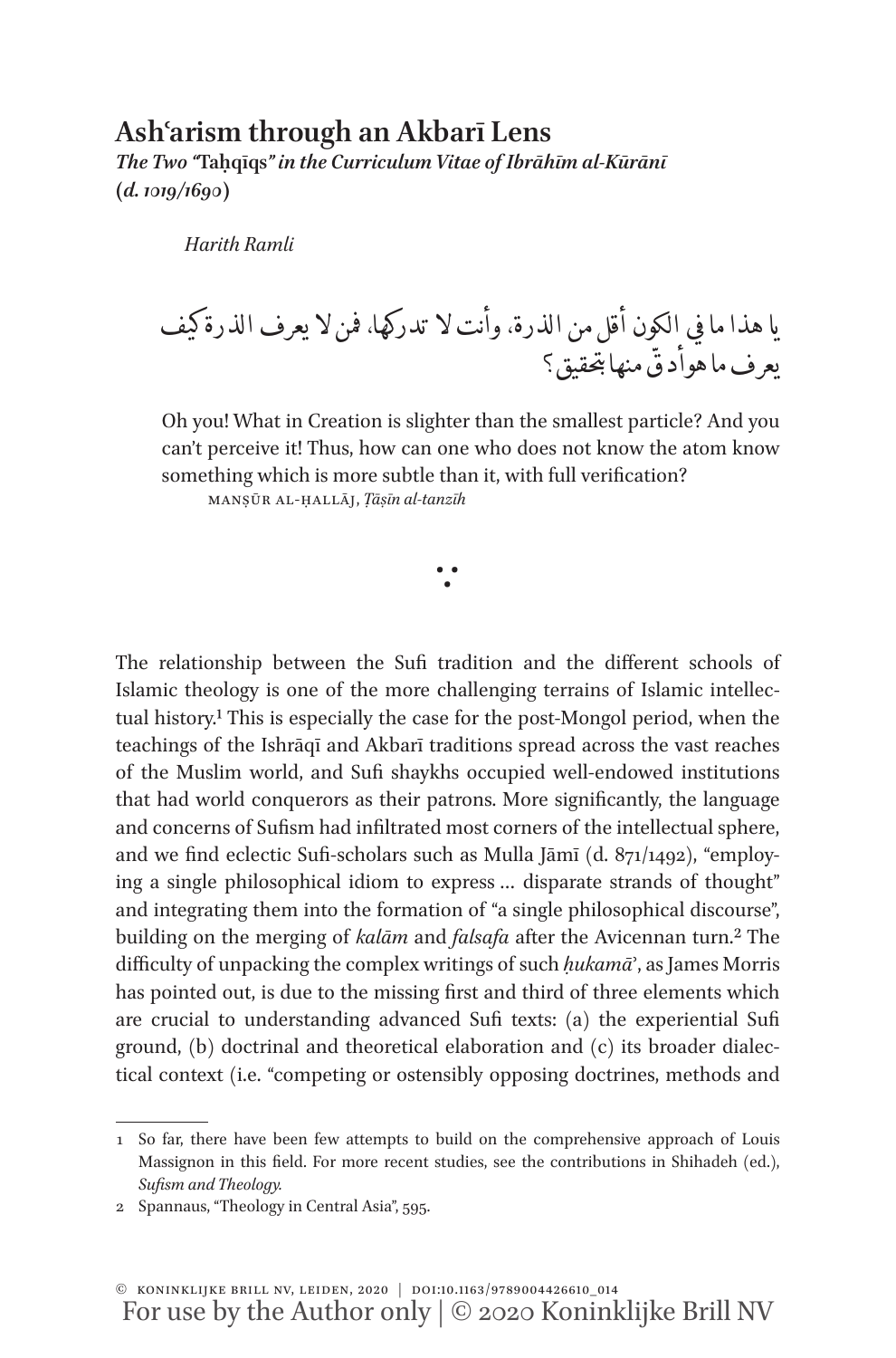interpretations, usually expressed in the shared technical vocabulary of post-Avicennan kalām").3

Khaled El-Rouayheb's recent ground-breaking work *Islamic Intellectual History in the Seventeenth Century* has presented a revised picture of intellectual life in Arabic-speaking Ottoman provinces during the pre-modern era, which now allows us a much better toolkit with which we can approach the third element. In contrast to the predominant view that has characterised this period as stagnant and devoid of originality, he demonstrates that this was a period enriched by the introduction of new books in various intellectual disciplines from North Africa and Persia and a strong emphasis on the idea of verification (*taḥqīq*). El-Rouayheb's choice of the term "verification" to translate "*taḥqīq*" allows us the possibility of understanding at multiple levels of discourse, not only relating to the rationalist dimension of intellectual life in this period, but also the equal importance of a bold and open espousal of mystical teachings and practice among many leading figures, particularly the teachings of Ibn ʿArabī and his commentators. In other words, *taḥqīq* could as easily mean "spiritual verification" or "realisation" in some circles as it would mean "intellectual verification" in others.4 In many cases, the two seem to go hand in hand, with the path of the rational verification playing the role of a preparatory training ground alongside spiritual practice and initiation, leading the way to spiritual realisation.

<sup>3</sup> Morris, "Ibn ʿArabī and his interpreters, Part II (Conclusion)", 110.

<sup>4</sup> It should be noted that the translation of the term *taḥqīq* as "verification" can be contested. In his *Doubts on Avicenna*, 57–58, fn.49, Ayman Shihadeh has argued that this is a mistranslation (verification should more correctly be rendered as *taḥaqquq*) and that it should be understood as the arrival at knowledge of some truth of reality through critical and investigative means, in contrast with adherence to the truth-claim of an authority (*taqlīd*). I agree that there is the risk attached here of restricting it to a narrower idea of verifying of an existing proposition, and hence misleading readers who might not be familiar with the broader range of meanings encompassed by the Arabic term. This not only involves applying critical investigation to a broader question (*masʾala—*see Jurjānī's definition in his *Taʿrīfāt*, 48), but also establishing the truth of the matter through empirical or (in the case of Sufism, experiential) methods. In his *What is Islam*? (338–39) the late Shahab Ahmad briefly touched upon this topic, using the word "Truth-ification" to try to bring out the full meaning of the term into English, and recognized the amalgamation of critical scholarly and Sufi uses of the term, as encompassed in Chittick's definition of *taḥqīq* as aiming at "the discovery of the *ḥaqq* within the seeker's own intelligence". See Chittick, *Science of the Cosmos*, 45. Chittick's Akbarian reading, of course, sees *ḥaqq* both as "truth" as well as a primary name of God. However, since this study already proposes a broad and multifaceted appreciation of *taḥqīq*, I will continue to go along with the common rendering of "verification" or "realization" (in the Sufi context), bearing in mind its limitations. I would like to thank Ayman Shihadeh for drawing my attention to this issue.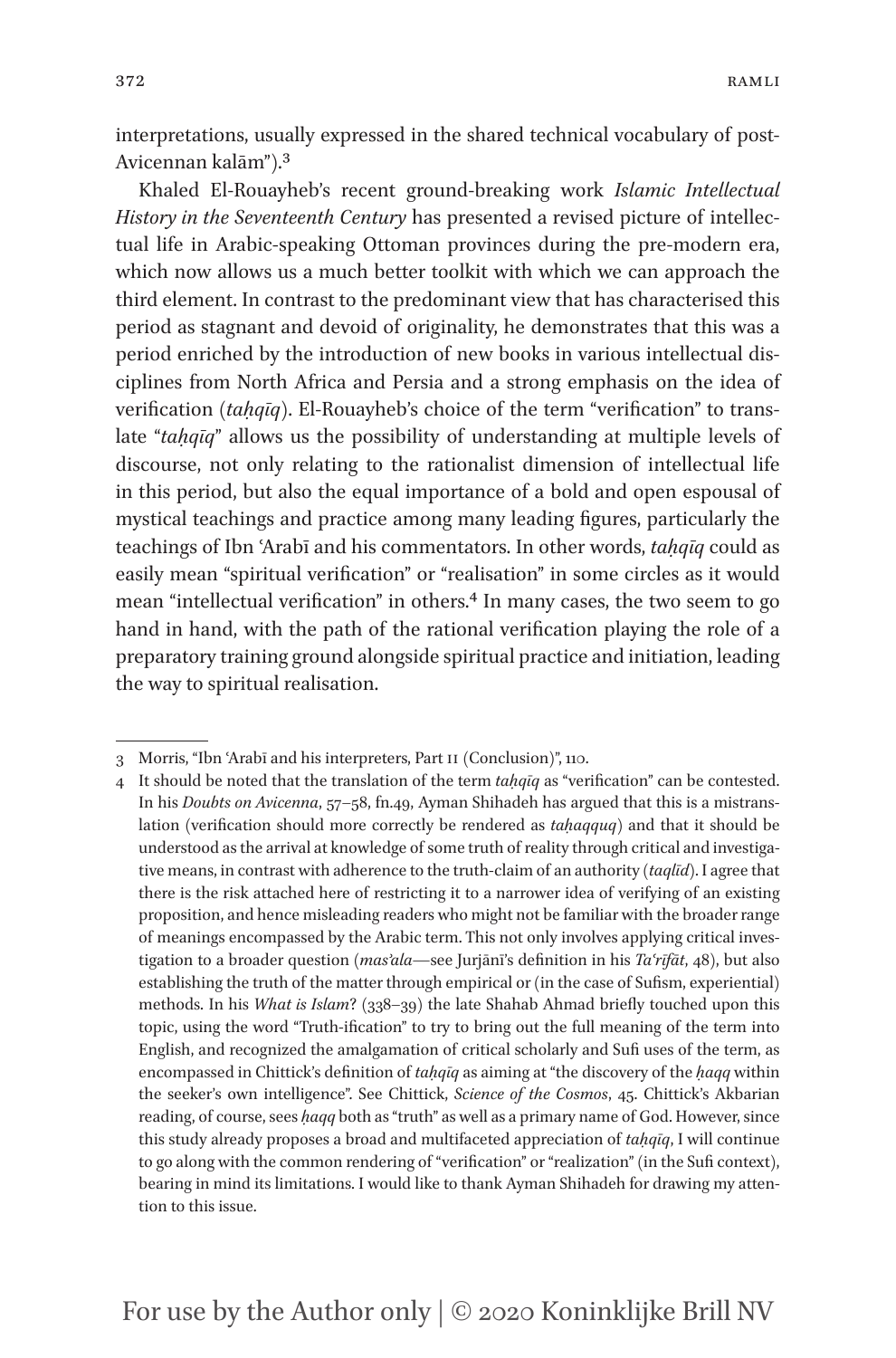But how do intellectual *taḥqīq* and spiritual *taḥqīq* go hand in hand? The unification of these two forms of *taḥqīq* can be seen culminating in the life and career of one of the most colourful figures explored in El-Rouayheb's work, the Kurdish scholar Ibrāhīm al-Kūrānī (d. 1091/1690), designated by the biographer al-Murādī with the lofty title of "the seal of those who attain realisation" (*khātam al-muḥaqqiqīn*).5 Building on the work of Alexander Knysh and Basheer Nafi, who respectively highlighted the pro-Ibn ʿArabī and Taymiyyan influence on his works,<sup>6</sup> El-Rouayheb places al-Kūrānī at the intersection between apparently contradictory trends: fideistic Ḥanbalism, late Ashʿarī rationalism, and the mystical monism of the Ibn ʿArabī tradition. According to him, al-Kūrānī's teachings represented a shift from the "non-monistic Sufism" that was prevalent in the Arabic speaking world in the eighth/fifteenth and ninth/ sixteenth centuries, which had largely made its peace with Ashʿarism, and an emerging movement of "monistic Sufism" opposed to established Ashʿarī theology on a number of core doctrines, often siding with their traditionalist Ḥanbalī opponents:

Ibrāhīm al-Kūrānī played an important role in this process. Widely esteemed not just as a mystic but also as an exoteric scholar and teacher, al-Kūrānī launched a comprehensive assault on established Ashʿarī theology—the kind of Ashʿarism represented by Ījī, Taftāzānī, Jurjānī, Sanūsī, and Dawānī—and advocated a return to the more traditionalist Ashʿarism of the *Ibāna*. He went out of his way to find and read the works of Ibn Taymiyya and Ibn Qayyim al-Jawziyya, and on a number of occasions defended them from the charge of anthropomorphism. He also cultivated close personal ties with prominent Ḥanbalī scholars in his own

<sup>5</sup> Al-Murādī, *Silk al-durar*, 5.

<sup>6</sup> Knysh, "An apologist for Ibn ʿArabī"; Nafi, "Tasawwuf and Reform". Nafi (338) analysed al-Kūrānī's treatise on *kasb* (explored later below) as well as a number of other of al-Kūrānī's writings, concluding that his advocacy of Ibn 'Arabī's teachings was based on a selective reading which, in his words: "does not search for the inner contradictions of Ibn 'Arabī's system of thought, as a typical Salafi ʿ*ālim* might be expected to do, nor does it seek to highlight the superiority of the esoteric-mystical understanding of scripture: it is rather a conciliatory, syncretic reading." Nafi's description of al-Kūrānī as a reformist Sufi is echoed in Azyumardi Azra's *The Origins of Islamic Reformism in Southeast Asia*, a study of the impact of networks of Middle Eastern and Southeast Asian *ʿulamāʾ* in the seventeenth and eighteenth centuries. Through an analysis of *ḥadīth* chains of transmission, Azra demonstrates not only the growing importance of *ḥadīth* study among reformist Sufi scholars such as al-Kūrānī, but also the central role of *ḥadīth* chains going through Ibn ʿArabī.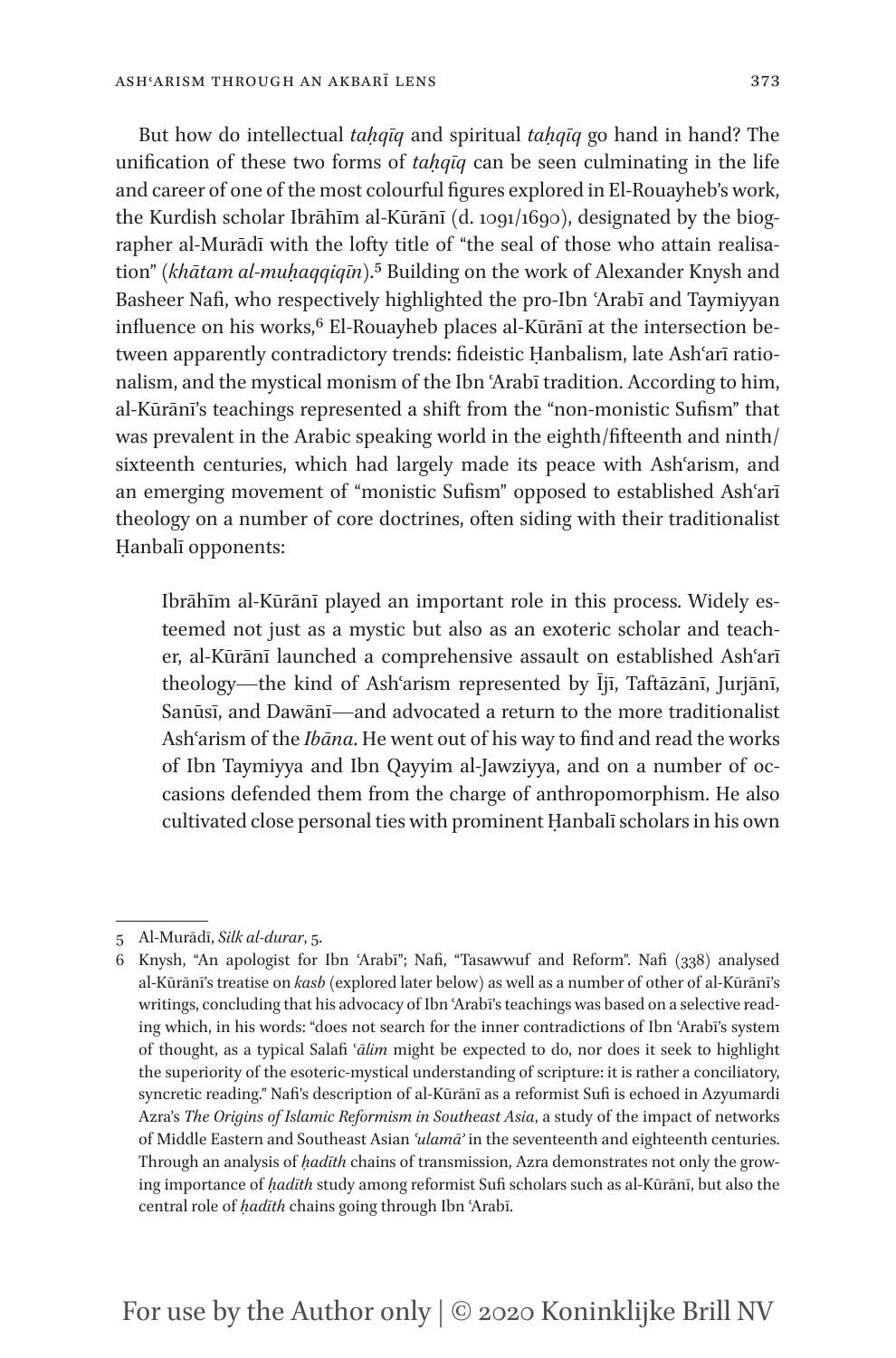time, for example, asking the leading Damascene Ḥanbalī of his day, ʿAbd al-Bāqī al-Baʿlī, for an exposition of the Ḥanbalī creed.7

We cannot discount the significance of this development, as strange as it might be given the vast gap today between supporters of Ibn Taymiyya on the one hand, and advocates of Akbarian Sufism on the other. According to El-Rouayheb, the continuing impact of al-Kūrānī can be seen in leading reformist figures over the succeeding centuries, directly influencing the rise of a reformist trend that would increasingly distance itself from established Ashʿarism and align itself more with a "neo-Ḥanbalī" outlook, leading up to the rise of Salafism in its modern form.8

While El-Rouayheb has provided a concise summary of this development, there are still significant questions that remain unanswered. Why did a "monistic Sufi" like al-Kūrānī try to align himself with a figure such as Ibn Taymiyya, rather than a more simple form of Ḥanbalī fideism? At the same time, why did he try to fit his approach also—as we will see—within a modified form of Ashʿarism?

The aim of the following discussion is to explore this trend—which El-Rouayheb characterised as "paradoxical"9—in more detail, by looking more closely at al-Kūrānī's intellectual affiliations as presented in his work *al-Amam li-īqāẓ al-himam*. This work can be classified under the *thabat* or *mashyakha*  genre, functioning as a sort of "curriculum vitae", providing extensive details about the works the author has studied, his teachers, and most crucially, the chains of transmission authoritatively linking him to the original composers of such works.10 The *Amam* was al-Kūrānī's most comprehensive *thabat* work and generally provides more details about the author's views and affiliations than the average work of this type.11

8 El-Rouayheb, *Islamic Intellectual History*, 310–11.

<sup>7</sup> El-Rouayheb, *Islamic Intellectual History*, 307.

<sup>9</sup> El-Rouayheb, *Islamic Intellectual History*, 311.

<sup>10</sup> For a more general discussion on this understudied genre, see Stewart, "Capital, Accumulation, and the Islamic Academic Biography", 345–62, esp. 345–46. See ʿAbd al-Ḥayy al-Kattānī, *Fihris al-fahāris*, 1:166–67. For some comparisons, see Arberry, "The Repertory of Ibn al-Anṣārī", 247–63; Vajda, "La transmission de la mašyaḫa", 55–74; Du Grandlaunay, "La liste d'authorités de Shams al-Dīn al-Sakhāwī", 81–98. Sabine Schmitdke, "Forms and Functions of Licences to Transmit (*ijāza*s) in 18th century Iran", mentions *thabats/mashyakhas*, *muʿjams* among those works used to document the transmission of learning, and at times, how the description of one's studies can form part of an *ijāza*  $(95-96)$ .

<sup>11</sup> al-Kattānī, *Fihris al-fahāris,* 1:166–68. The significance of this work warranted the composition of a gloss on it by al-Kattānī's colleague, the Meccan-based Indian scholar Aḥmad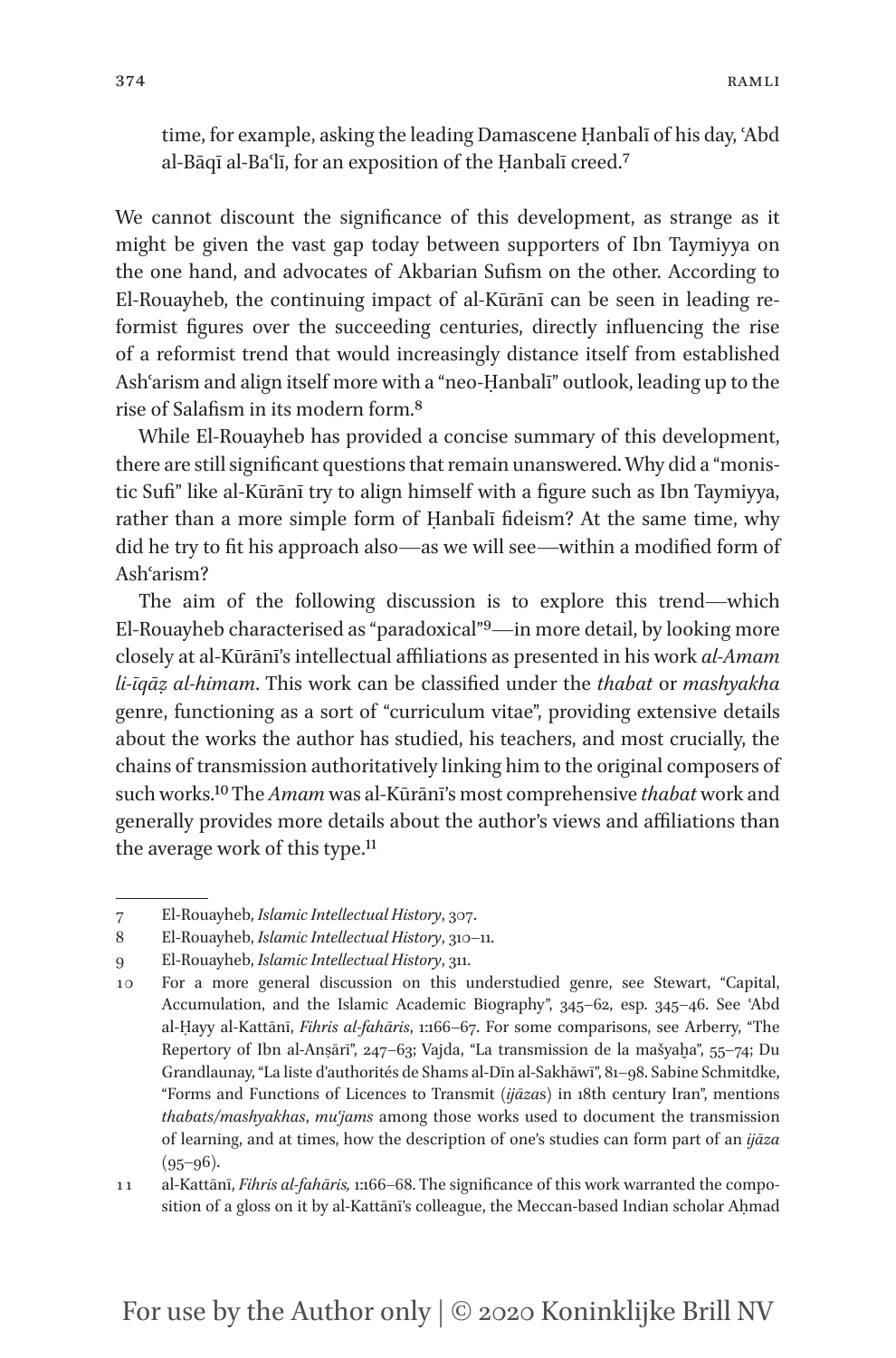In what follows, we will take a close look at the *Amam* in order to establish al-Kūrānī's different intellectual affiliations and his broader perspective on the relationship between various traditions and disciplines. First, we will explore his discussion of works related to the rational sciences, then proceed to an investigation of the hierarchy of sciences as presented in the overall structure of the work. Finally, the discussion will revisit al-Kūrānī's controversial position on the Ashʿarī doctrine of human acquisition of action (*kasb*), seeing to what extent a more nuanced understanding of his theological method guided by a close reading of the *Amam* might help us understand his complicated relationship with Ashʿarism.

### **1 The Rational Sciences and "the Books of Persians" in al-Kūrānī's** *Amam*

El-Rouayheb includes al-Kūrānī among a list of predominantly Kurdish scholars involved in the seventeenth century "reinvigoration of the rational sciences" in the Ottoman lands through their introduction of "Books of the Persians" that were generally unknown at the time, such as those of Jalāl al-Dīn al-Dawānī (d. 918/1502) and 'Iṣām al-Dīn al-Isfarā'īnī (d. 942/1537). According to the biographer al-Muḥibbī (d. 1111/1699), the arrival of Kurdish scholars fleeing the Safavid conquest of Western Azerbaijan from the turn of the seventeenth century CE led to what he called "the opening of the gate of verification (*taḥqīq*)", which allowed students not only to study and teach these new works, but also approach theological and philosophical subjects in a new critical manner through exposure to Timurid and post-Timurid developments in "dialectics" (*munāẓara*) and "the rules of inquiry" (*adab al-baḥth*).12 The effect this might have had on the development of Ashʿarī theology in Iran and Central Asia is unclear, as El-Rouayheb's book is generally concerned with its more general implications on the Ottoman world of the seventeenth century. Nevertheless, he points out that even a significant contributor to this development, such as al-Dawānī, was able to depart from the Ashʿarī creed on significant issues such as the divine attributes (in this case, arguing that Ashʿarī arguments against the Muʿtazila were too inconclusive to deem them heretical).13 To a lesser extent, the same could be said of al-Dawānī's slightly older contemporary, al-Jāmī,

b. Abī l-Khayr al-Aḥmadī (d. 1926–27). See also El-Rouayheb, *Islamic Intellectual History*, 252–53.

<sup>12</sup> El-Rouayheb, *Islamic Intellectual History*, 26–29.

<sup>13</sup> El-Rouayheb, *Islamic Intellectual History*, 32–34.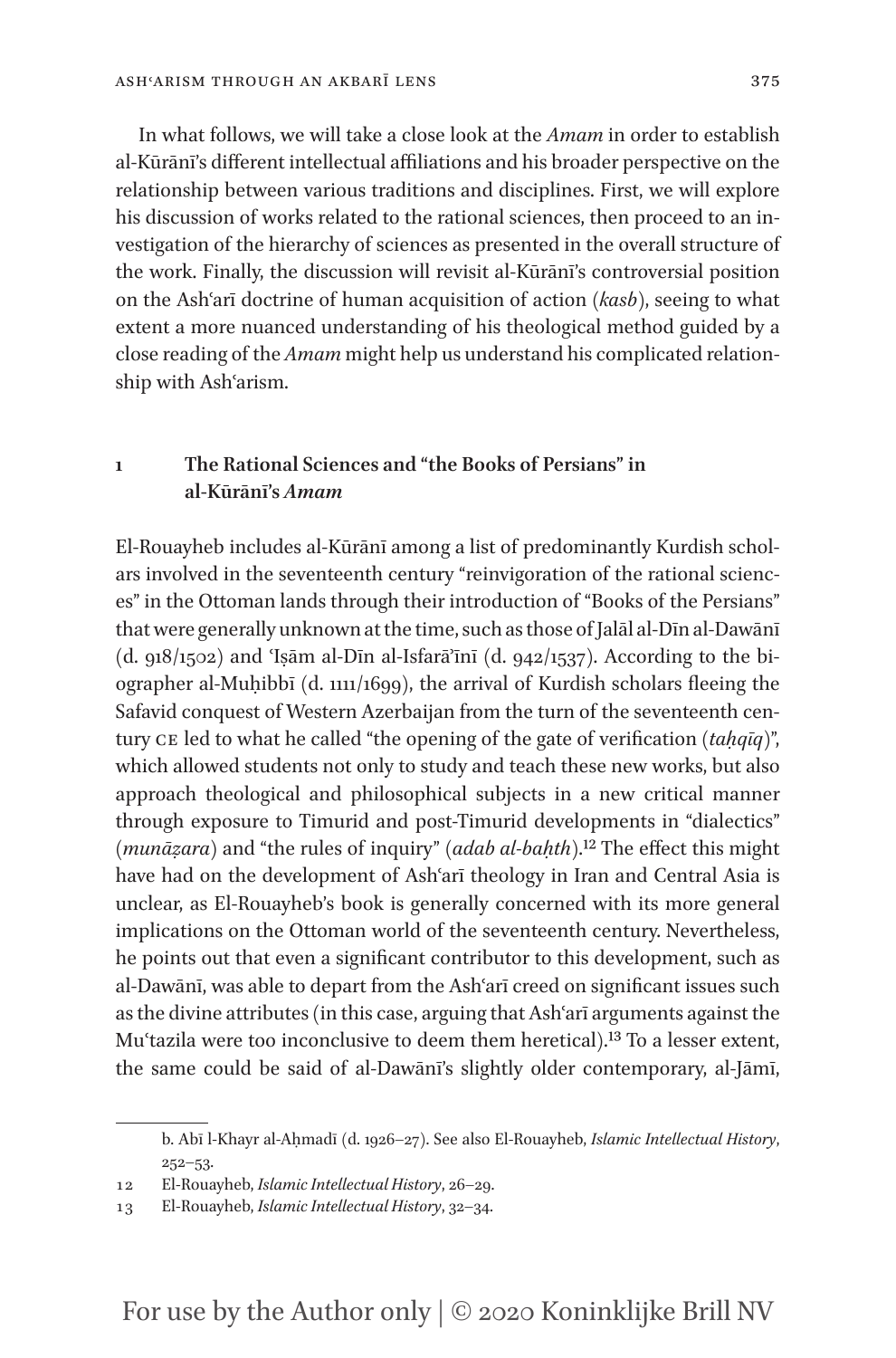whose works also occasionally reflect a tendency to depart from standard Ashʿarī doctrine (or at least its standard exposition) when they differed from the mystical philosophy of the Ibn 'Arabī school.<sup>14</sup>

Based on al-Kūrānī's *Amam*, El-Rouayheb makes the case that his scholarly formation fits into the general pattern of Kurdish scholars being trained in this new critical approach in their homeland, then bringing this expertise westwards to the lands of the Ottoman empire (in this case, the Ḥijāz).15 However, a closer look at this book as well as supplementary sources challenges this linear interpretation of al-Kūrānī's intellectual formation.

Alongside the study of core subjects such as Arabic and Islamic law, the first phase of studies undertaken by al-Kūrānī also included the study of introductory texts in the rational sciences (*maʿqūlāt*), such as the *Hidāya* of al-Abharī.16 The first teacher mentioned by al-Kūrānī, ʿAbd al-Karīmal-Ḥusaynī (d. 1050/1645), studied in Shīrāzī circles that circulated al-Dawānī's teachings.17 His mentorship of al-Kūrānī was likely focused on foundational studies. Al-Kūrānī tells us that he studied parts of two classical textbooks by Saʿd al-Dīn al-Taftāzānī (d. 792/1390) under al-Ḥusaynī: *Sharḥ al-ʿAqīda al-Nasafiyya* (theology) and *Sharḥ Mukhtaṣar al-talkhīṣ* (linguistics), with numerous glosses by other leading regional scholars and Shīrāzī transmitters of al-Dawānī's works.18 The fact that he hardly mentions this earlier figure elsewhere in the *Amam*, not least under the section on his study of al-Dawānī's works, tells us that his studies under al-Ḥusaynī were only preliminary and came to an abrupt end with the death of this teacher in 1050/1640. At this stage, al-Kūrānī was around 25 years old.

Following al-Ḥusaynī's death, al-Kūrānī came under the supervision of a new teacher at Shahrazūr, Sayyid Muḥammad Sharīf b. Yūsuf al-Ṣiddīqī

## For use by the Author only | © 2020 Koninklijke Brill NV

<sup>14</sup> See especially his well-known *al-Durra al-fākhira*, edited and translated by Nicholas Heer as *The Precious Pearl*, 1979.

<sup>15</sup> El-Rouayheb, *Islamic Intellectual History*, 51 (see 52 for a general diagram representing al-Kūrānī's main intellectual lineages connecting him to al-Dawānī).

<sup>16</sup> al-ʿAyyāshī, *Riḥla*.

<sup>17</sup> al-Kūrānī, *al-Amam*, 129. See also al-Muḥibbī, *Khulāṣat*, 2:474, where the information is likely taken from the former source. The biographies mention that al-Ḥusaynī studied the following texts of al-Dawānī: *Risāla fī ithbāt al-wujūd*, *Sharḥ ḥikmat al-ʿayn*, *Sharḥ al-ʿAḍuḍ li-mukhtaṣar Ibn Ḥājib*, but al-Kūrānī was only to study these texts later on with other scholars such as al-Qushāshī. Al-Kūrānī also tells us that he studied under al-Ḥusaynī's father, Abū Bakr al-Muṣannif (d. 1014/1605–6), who was considered a leading Shāfiʿī scholar of the region.

<sup>18</sup> al-Kūrānī, *al-Amam*, 101–2.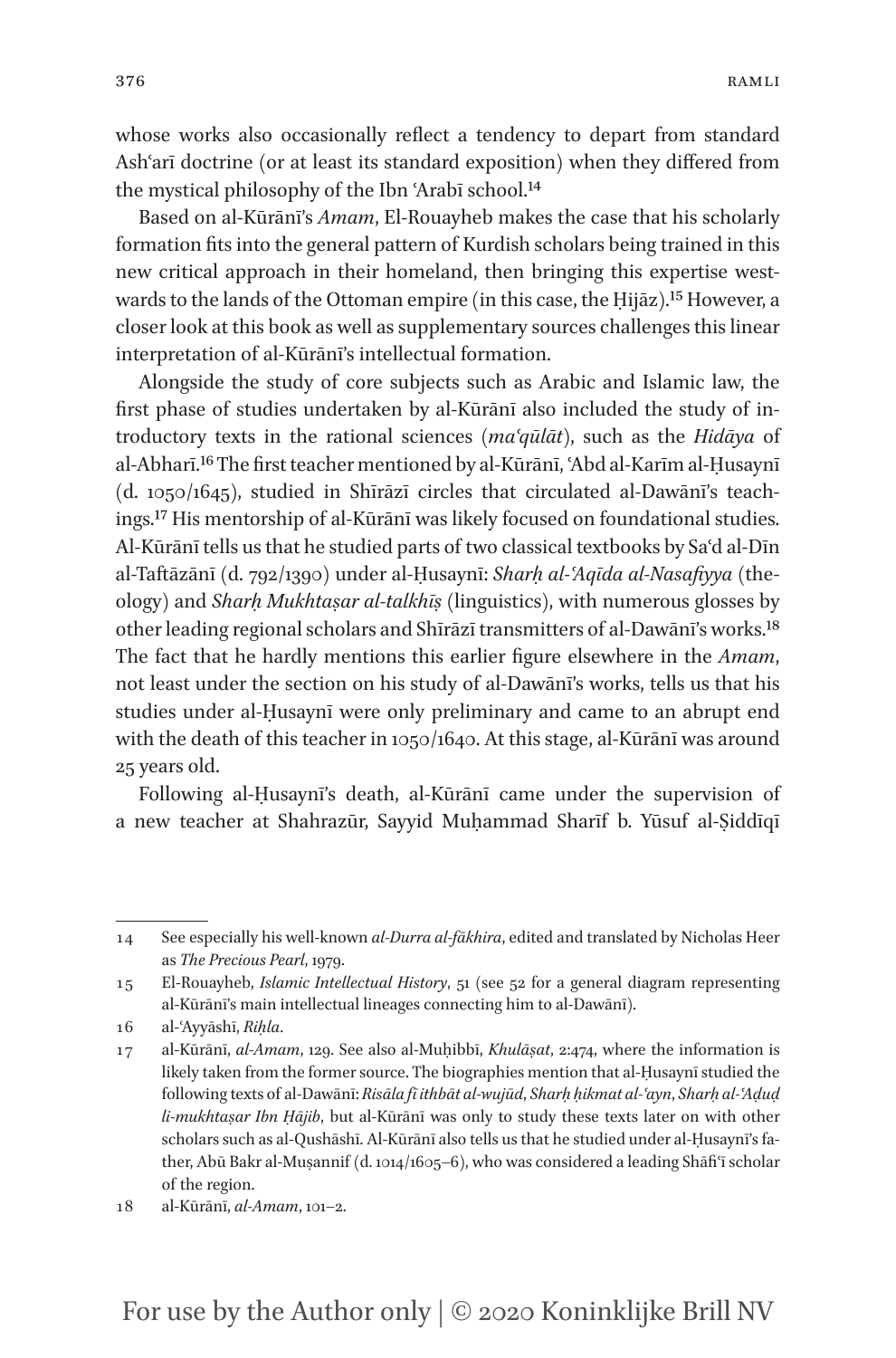al-Kūrānī (d. 1078/1667).19 Al-Kūrānī's tutorship under this teacher—whom he referred to as "*ustādhī al-muḥaqqiq*"20—was to leave a strong imprint upon him for the rest of his life, although it seems more likely that what he meant here by *taḥqīq* was intellectual verification rather than spiritual realisation. Al-ʿAyyāshī describes him as "the shaykh that he (al-Kūrānī) referred to often and depended upon in the exoteric sciences (*ʿulūm al-ẓāhir*)" and under whom "he studied many books in the rational sciences" (*al-ʿulūm al-ʿaqliyya*).21 Al-Ṣiddīqī's first task as a teacher was to aid his student in continuing his uncompleted studies of al-Taftāzānī's abovementioned *Sharḥ Mukhtaṣar al-talkhīṣ* (completed in 1050/1641).22 Under al-Ṣiddīqī, al-Kūrānī was introduced to advanced studies in a wider range of topics and works: Quran commentary (the famous commentary of al-Bayḍāwī, *Anwār al-tanzīl*),23 logic (glosses by al-Sharīf al-Jurjānī on Quṭb al-Dīn al-Rāzī's commentaries on al-Urmawī's *Maṭāliʿ al-anwār* and al-Kātibī's *al-Risāla al-shamsiyya*),24 *kalām* (al-Jurjānī's commentary on the *Mawāqif* of al-Ījī and al-Dawānī's commentary on al-Ījī's *Risāla fī l-ʿaqāʾid*)25 and philosophy (al-Jurjānī's gloss on Shams al-Dīn al-Bukhārī's commentary on al-Kātibī's *Ḥikmat al-ʿayn*, al-Dawānī's *Risālat al-zawrāʾ*).26

Under al-Ṣiddīqī, there is a clear shift of focus towards the works of al-Sharīf al-Jurjānī and al-Dawānī, and a move away from the writings of al-Taftāzānī, which al-Kūrānī would not revisit until later on in his intellectual career. Thus, his curriculum of study for al-Kūrānī was aimed towards mastery of the legacy of these two masters, in particular, al-Taftāzānī's rival al-Jurjānī. What these two figures have in common (and as opposed to al-Taftāzānī) is sympathy towards the teachings of Ibn ʿArabī, and it comes as no surprise that even before embarking for Mecca, al-Kūrānī had already studied al-Dawānī's famous defence of the Akbarian teaching on the Unity of Being (*waḥdat al-wujūd*), *Risāla fī ithbāt al-wujūd*.27 Without more detailed studies of the competing streams

27 al-Kūrānī, *al-Amam*, 105.

<sup>19</sup> al-Kūrānī, *al-Amam*, 128–29; al-Muḥibbī, *Khulāṣat*, 4:280–81 (again, probably relying on the former as a primary source).

<sup>20</sup> al-Kūrānī, *al-Amam*, 3.

<sup>21</sup> al-ʿAyyāshī, *Itḥāf*, 130.

<sup>22</sup> al-Kūrānī, *al-Amam*, 102.

<sup>23</sup> al-Kūrānī, *al-Amam*, 73; al-Ayyāshī, *Riḥla*, 479. Al-Siddīqī was the author of two glosses on this work. At some point before this, al-Kūrānī was able to study some parts of al-Bayḍāwī's commentary under al-Siddīqī's teacher, who was also an expert in Quran commentary and logic.

<sup>24</sup> al-Kūrānī, *al-Amam*, 102, 128.

<sup>25</sup> al-Kūrānī, *al-Amam*, 104–5, 128. Parts of this work were studied in Medina around the time of a second visit to Arabia.

<sup>26</sup> al-Kūrānī, *al-Amam*, 102.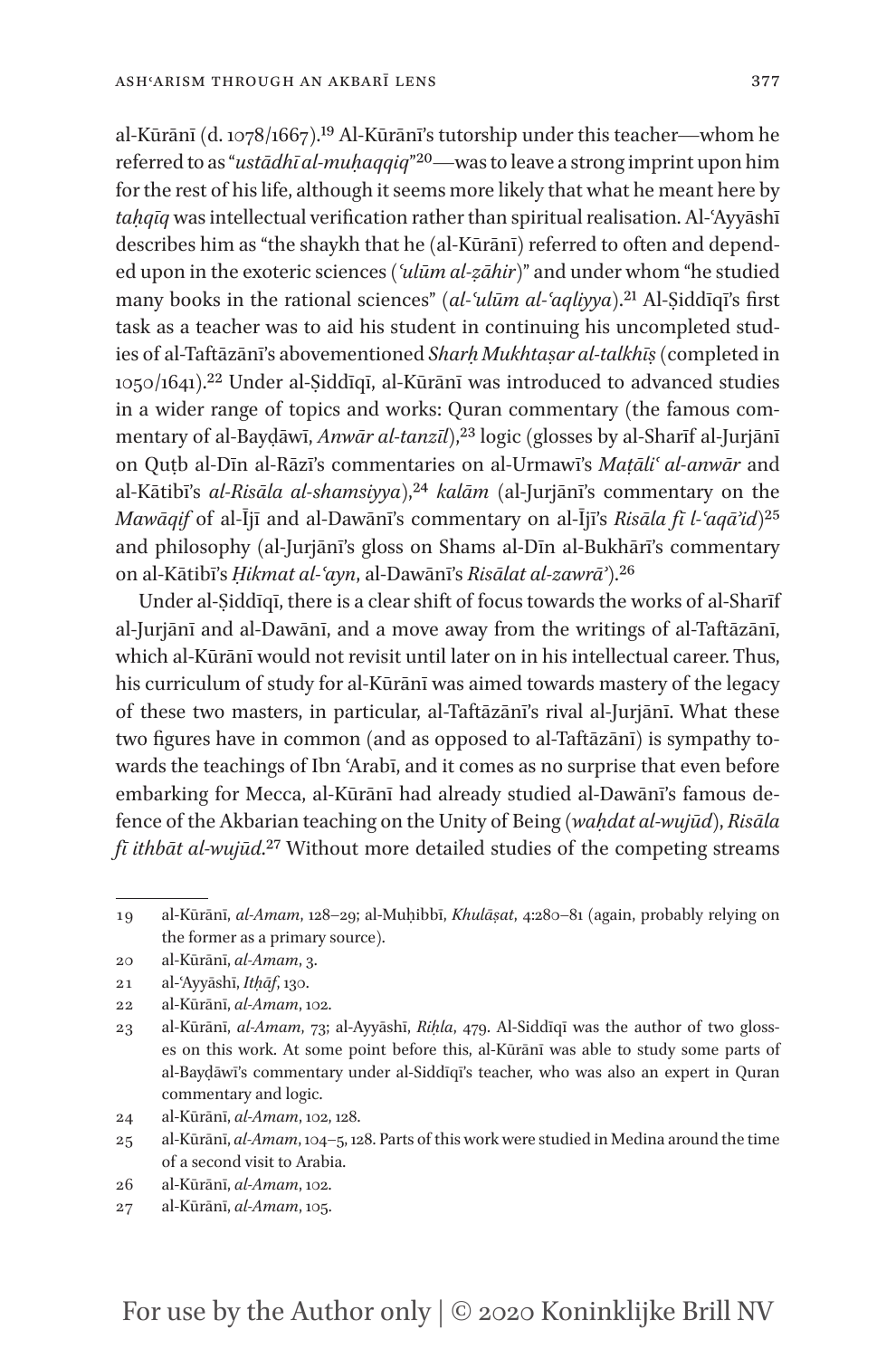of curricula and the impact al-Taftāzānī's criticism of the Ibn ʿArabī tradition might have had on the reception of his works (specifically in theological circles), it is hard to draw conclusions about the extent to which the focus away from al-Taftāzānī had more to do with differences in theological viewpoints, or simply reflected the natural progression from introductory textbooks to more advanced works. Considering the abrupt end to al-Kūrānī's study of al-Taftāzānī's *Sharḥ al-ʿaqāʾid* after the death of his earlier teacher al-Ṣiddīqī, it seems that the former explanation is at least plausible.

However, what is more surprising is that—contrary to what one would expect, based on El-Rouayheb's thesis that the reinvigoration of the rational sciences was an East-West movement—the intellectual lineages through which al-Siddīqī transmitted to al-Kūrānī most of the abovementioned works almost all go through Syrian, Yemeni and Egyptian teachers, rather than Kurdish-Iranian ones. Al-Ṣiddīqī's chains of transmission for all the works of al-Dawānī go through the Yemeni Shāfi'ī jurist 'Alī b. Muḥammad al-Ḥakamī (d. 1041/1632), where the line continues through several scholars of Yemen and the Ḥijāz for over the course of a century before arriving at scholars of Persian-speaking lands:28

ʿAlī b. Muḥammad al-Ḥakamī (Yemen)29 < ʿAbd al-Raḥmān b. ʿAbd al-Qādir al-Fahdī al-Makkī (d. Mecca, 995/1587)30 < Jārullāh Muḥammad b. ʿAbd al-ʿAzīz al-Fahdī al-Makkī (b. Mecca, 891/1486, d. Mecca, 954/1547)31 < Sharaf al-Dīn Ismāʿīl b. Ibrāhīm al-ʿAlawī al-Zabīdī (b. Zabīd, Yemen, 804/1401–2, d. Zabīd, Yemen, 888/1483–84)32 & Shihāb al-Dīn Aḥmad b. 'Umar al-Hamadhānī al-Shar'abī33 < 'Afīf al-Dīn 'Abd al-Rahmān al-Ījī<sup>34</sup> < al-Dawānī

<sup>28</sup> al-Kūrānī, *al-Amam*, 105.

<sup>29</sup> al-Muḥibbī, *Khulāṣat*, 3:189.

<sup>30</sup> al-Kattānī, *Fihris al-fahāris*, 734.

<sup>31</sup> al-Sakhāwī, a*l-Ḍawʾ al-lāmiʿ*, 3:52; al-Kattānī, *Fihris al-fahāris*, 296–97, 911–12. His studies brought him to Yemen, Syria, Egypt and Anatolia. See al-Hīla, *al-Tārīkh wa-l-muʾarrikhīn bi-Makka*, 196.

<sup>32</sup> al-Kattānī, *Fihris al-fahāris*, 1:203, which discusses the transmission of a *thabat* text by al-Dawānī, *Anmūdhaj al-ʿulūm*; al-Sakhāwī, a*l-Ḍawʾ al-lāmiʿ*, 2:281 (no. 889). Note that unless the birth/death dates are wrong, al-Zabīdī's death took place before Jārullāh al-Makkī is born, so there is either a missing link, the birth/death dates are wrong, or al-Kattānī has provided us with the wrong name.

<sup>33</sup> It is unclear who this figure is, although the *nisba* "al-Sharʿabī" indicates that he either was born or settled in the Sharʿab region of Yemen.

<sup>34</sup> Pourjavardy, *Philosophy in Early Safavid Iran*, 16.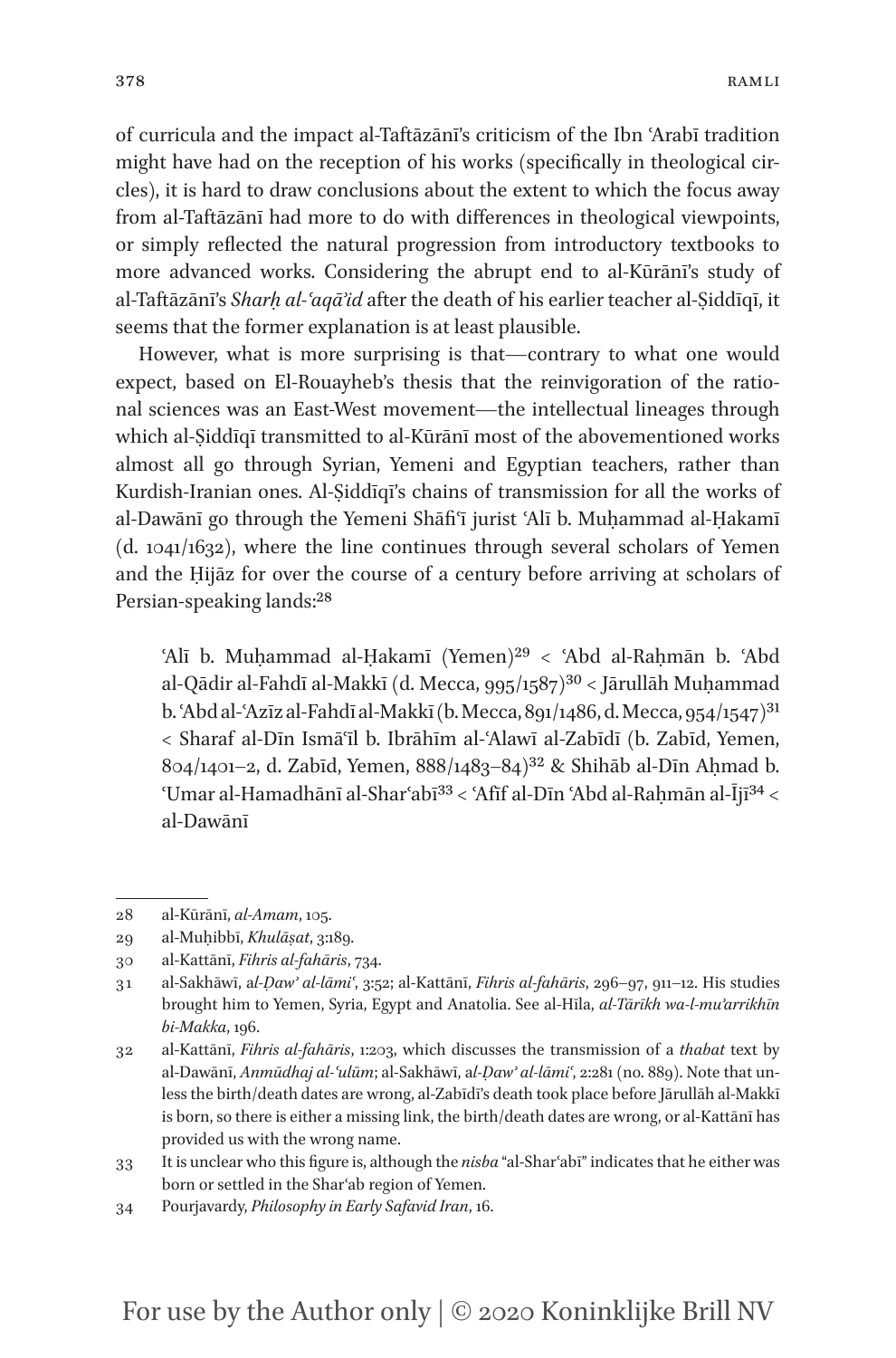In addition to al-Dawānī, El-Rouayheb also names the master of grammar and *ʿilm al-bayān*, ʿIṣām al-Dīn al-Isfarāʾīnī (d. 951/1537) as one of the important authors of "the Books of Persians" that were introduced in the eleventh/seventeenth century.<sup>35</sup> Al-Kūrānī also studied the works of this figure, under a Meccan scholar, Zayn al-ʿĀbidīn b. ʿAbd al-Qādir al-Ṭabarī al-Makkī (d. 1078/1668),36 whose chain goes back through several other scholars of Mecca until arriving at the first transmitter, Muhammad Amīn b. Mahmūd Amīr Bādishāh (d. 987/1579), a Bukhāran Ḥanafī scholar and Sufi who settled in Mecca.37

Zayn al-ʿĀbidīn b. ʿAbd al-Qādir al-Ṭabarī al-Makkī < his father, ʿAbd al-Qādir b. Muḥammad al-Ṭabarī al-Makkī (b. Mecca 976/1568, d. Mecca,  $1033/1625$ <sup>38</sup> < Jamāl al-Dīn Muḥammad b. Ismāʿīl b. 'Iṣām al-Dīn al-Isfarāʾinī al-Makkī39 < Muḥammad Amīn b. Maḥmūd Amīr Bādishāh al-Bukhārī (d. 987/1579)<sup>40</sup> < 'Isām al-Dīn al-Isfarā'īnī

In this second case, one could add that all the scholars involved in this chain have Iranian or Central Asian origins. What is common to both chains of transmission is the important role of Mecca as a central node, no doubt due to its importance as a pilgrimage site, but also an intellectual centre. This challenges El-Rouayheb's account of transmission taking place from East to West during the tenth/sixteenth and eleventh/seventeenth centuries. If we take al-Kūrānī's given intellectual lineages here at face value, it appears that there was already a transmission of new *ʿaqliyyāt* works by figures such as al-Dawānī into the Arabic-speaking lands of the Ottoman Empire a century earlier than suggested. In addition, it seems that these lineages follow a similar pattern to that of the earlier transmission of works by figures such as al-Sharīf al-Jurjānī (and possibly, al-Taftāzānī) via intellectual networks of mainly Shāfiʿī scholars in Egypt, Yemen and the Ḥijāz.<sup>41</sup>

Without a more in-depth investigation of the intellectual links between Iran, Central Asia and the Ḥijāz in this period, it is hard to establish to what extent al-Kūrānī's chains of transmission represented a more general trend. What we

<sup>35</sup> El-Rouayheb, *Islamic Intellectual History*, 31–32.

<sup>36</sup> al-Muḥibbī, *Khulāṣat*, 2:195–96.

<sup>37</sup> Kaḥḥāla, *Muʿjam al-muʾallifīn*, 3:148; al-Ziriklī, *al-Aʿlām*, 6:41.

<sup>38</sup> al-Muḥibbī, *Khulāṣat*, 1:371–72.

<sup>39</sup> I have not found any information on this figure, although it is clear that he was the grandson of ʿIṣām al-Dīn. It is unclear whether he was born or settled in Mecca.

<sup>40</sup> Kaḥḥāla, *Muʿjam al-muʾallifīn*, 3:148.

<sup>41</sup> al-Kūrānī, *al-Amam*, 103–4.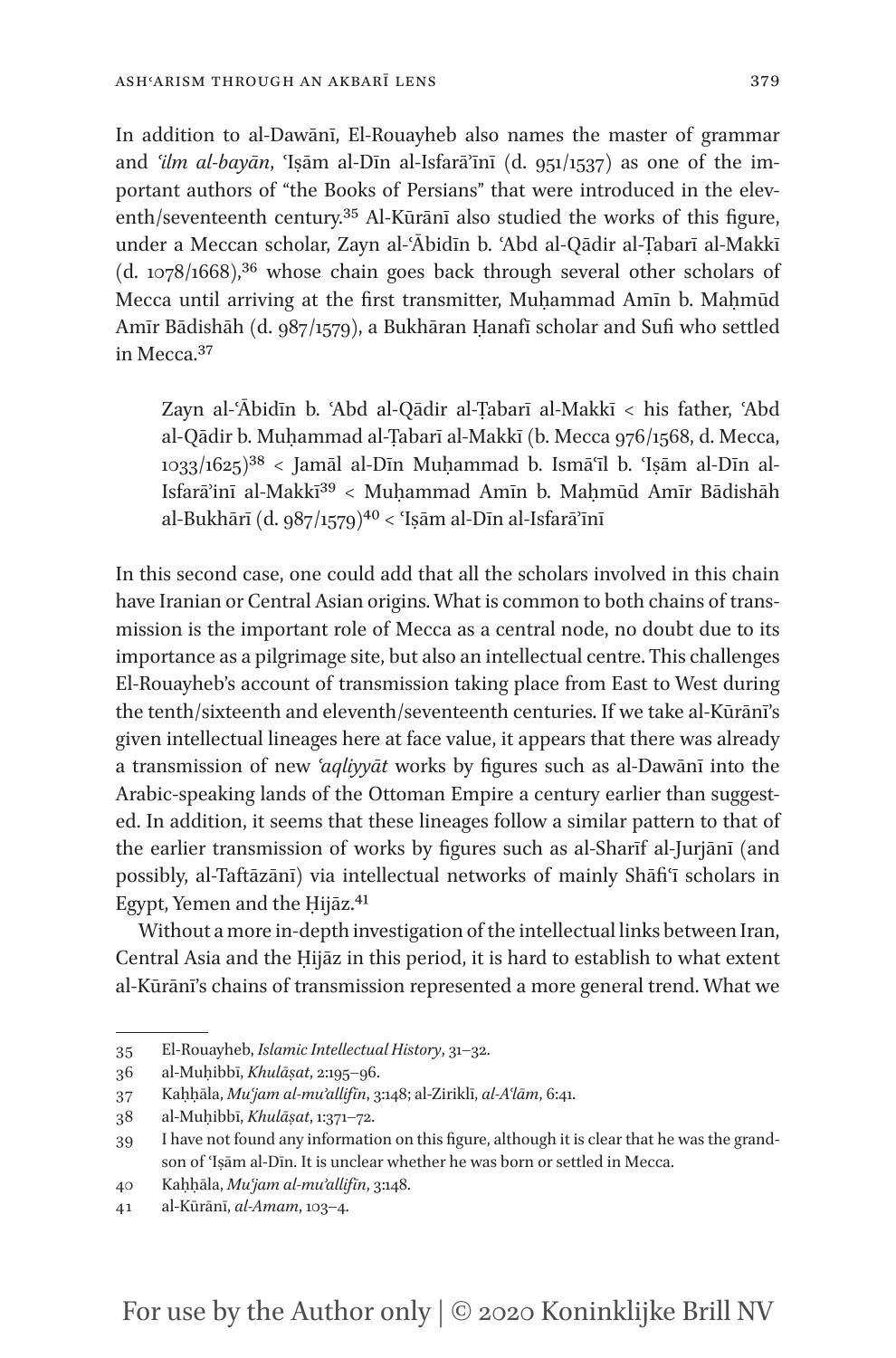can establish from this information is that al-Kūrānī's studies under al-Ṣiddīqī were not only a conduit to gaining access to "the Books of the Persians", but also a wider intellectual network of scholars that had already been circulating this body of knowledge in the Ḥijāz. Thus, it is unsurprising that he then felt motivated to pursue further studies abroad, especially in two areas of knowledge he did not feel he had access to: *ḥadīth* and Sufism. As he told his student al-ʿAyyāshī:

I did not think there was anyone left on the face of the Earth who still said "it was narrated to me" (*ḥaddathanā*) and "it was reported to me" (*akhbaranā*) until I came to the Arab lands of Syria, Egypt and the Ḥijāz. As for Sufism, similarly, I did not think anyone was still circulating it in reading or writing, other than what could be found in notebooks, nor bothered to act upon it, other than hermits on mountain peaks.<sup>42</sup>

Around 1055/1645, following the death of his father, al-Kūrānī set off on a pilgrimage to Mecca together with his teacher al-Ṣiddīqī and accompanied by his brother ʿAbd al-Raḥmān. His brother fell ill and al-Kūrānī was forced to stay in Baghdad for around two years. At Baghdad, he began to explore Sufi writings in the vicinity of the tomb of the famous Sufi of Baghdad, ʿAbd al-Qādir al-Jīlānī. After a vision of the saint telling him to go West to seek his guide, al-Kūrānī moved to Damascus, where he lived for four years, a period in which he began to delve more seriously into the teachings of Ibn ʿArabī.43 Here he also studied under the famous *ḥadīth* master and historian Najm al-Dīn al-Ghazzī  $(d. 1061/1651)^{44}$  and came into contact with the Ḥanbalī scholar 'Abd al-Bāqī al-Baʿlī (d. 1071/1661), who, significantly, was a teacher of al-Kūrānī's former mentor, al-Ṣiddīqī.45 Interestingly, while al-Kūrānī studied books of Ḥanbalī law under al-Baʿlī, he does not seem to have been introduced to Ḥanbalī theology at this stage, not least to the teachings of the Taymiyyan circle that he was to become associated with.46

The real turning point in al-Kūrānī's intellectual and spiritual journey took place after he came under the guidance of the Palestinian Sufi Aḥmad al-Qushāshī (d. 1071/1660), who had been settled in Medina for many years.<sup>47</sup> Al-ʿAyyāshī tells us that it was as a devoted reader of Ibn ʿArabī that al-Kūrānī

<sup>42</sup> al-ʿAyyāshī, *Riḥla*, 480.

<sup>43</sup> al-ʿAyyāshī, *Riḥla*, 480–81.

<sup>44</sup> al-Kūrānī, *al-Amam*, 3; 129–30.

<sup>45</sup> al-Kūrānī, *al-Amam*, 103–4. On these two figures, see al-Muḥibbī, *Khulāṣat*, 4:189–200, 2:283–85.

<sup>46</sup> al-Kūrānī, *al-Amam*, 100.

<sup>47</sup> al-Muḥibbī, *Khulāṣat*, 1:343–46.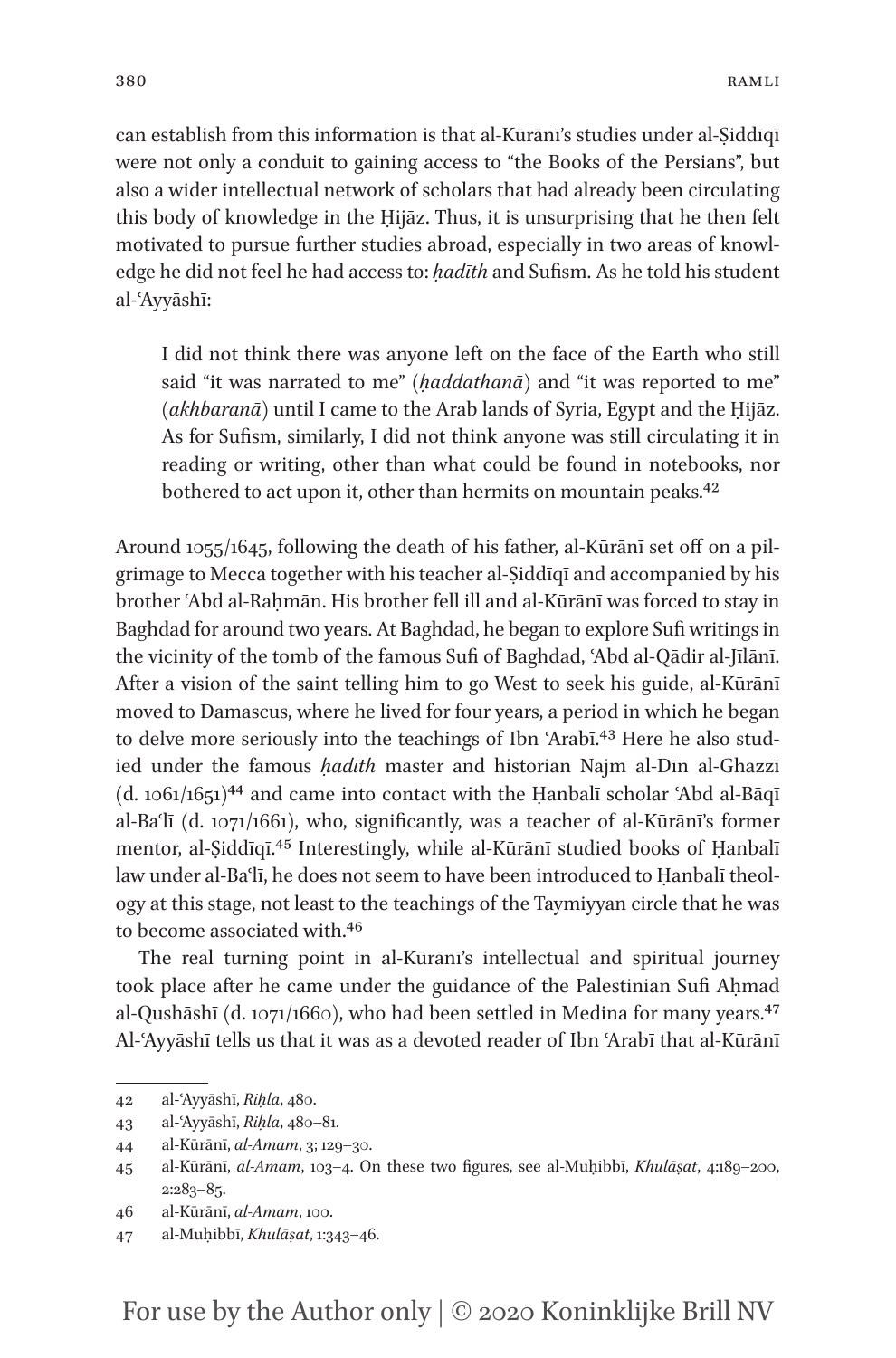first encountered the name of his future guide. This took place during a discussion about problems related to certain statements made by Ibn ʿArabī in his *al-Futūḥāt al-makkiyya* about the unity of being and the unity of attributes (*waḥdat al-ṣifāt*). Al-Kūrānī was directed to a treatise by al-Qushāshī which convinced him that the latter was the spiritual pole of his time. Al-Kūrānī first initiated contact with al-Qushāshī through correspondence, and after a brief period in Cairo, arrived in the Ḥijāz where he formally became a disciple of the master. He later married al-Qushāshī's daughter, became his primary disciple, and following the master's death became his successor.<sup>48</sup>

The few studies that have touched upon al-Qushāshī have portrayed him primarily as a Sufi master and advocate of the Akbarian teaching of "the Unity of Being" (*waḥdat al-wujūd*). El-Rouayheb's recent survey is not an exception, presenting al-Qushāshī mainly in the context of the spread of monistic Sufism.49 This is unsurprising if we consider the list of works attributed to al-Qushāshī, which are primarily written for Sufi audiences.50 Al-Kūrānī's writings, on the other hand, often engaged with subjects such as law and rhetoric.<sup>51</sup> The difference was also a matter of method and style. Al-ʿAyyāshī tells us that al-Qushāshī's writings on the controversial issue of the Ashʿarī doctrine of human acquisition of action (*kasb*) were less accessible when compared to al-Kūrānī's, as the former hardly employed the method of *kalām* theologians when presenting arguments.

Mullā Ibrāhīm [al-Kūrānī]'s writings on this issue were easier to understand than the writings of our Shaykh al-Ṣafī [al-Qushāshī], as the predominant concern of the latter was spiritual authenticity (*ṣiḥḥat al-kashf*), and therefore he relied a lot on this and on the statements of gnostics such as Muḥyī l-Dīn Ibn ʿ Arabī and his like, and also on the Qurʾān and the Sunna, rarely turning to the proofs of the *kalām* theologians. Therefore his discourse was difficult for many of the formal scholars (*al-mutarassima*) who were not at his level in spiritual unveiling and gnosis concerning the essential truths of the divine names and attributes (*maʿānī l-asmāʾ wa-l-ṣifāt*).

As for our shaykh Mullā Ibrāhīm, due to the strength of his insight in the rational sciences (*maʿqūlāt*), the breadth of his learning in the positions of the *kalām* theologians and the distinction of the false from

<sup>48</sup> al-ʿAyyāshī, *Riḥla*, 481–85.

<sup>49</sup> El-Rouayheb, *Islamic Intellectual History*, 251, 260–61.

<sup>50</sup> See the short lists in *GAL*, 2:453 (new English translation) and al-Muḥibbī, *Khulāṣat*, 1:345. Al-Muḥibbī tells us that there are over 50 known works attributed to him.

<sup>51</sup> For short lists, see al-Murādī, *Silk al-durar*, 5; El-Rouayheb, *Islamic Intellectual History*, 252.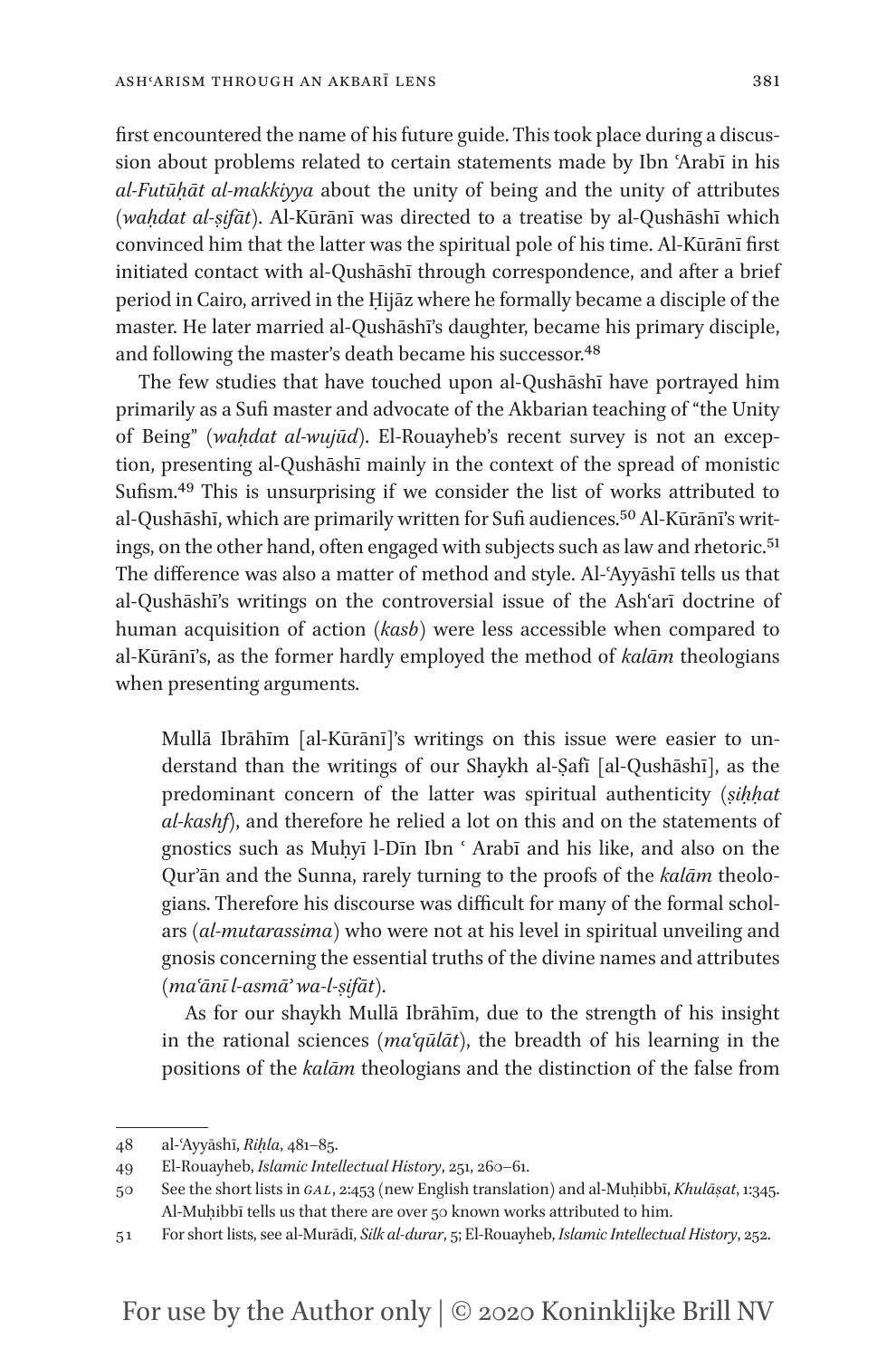the sound (from among these position), he was able to present the issue through the matrix of problems within the science of *kalām* theology, making arguments using its form of proofs, tracing them back to the sound positions of the Ahl al-Sunna and drawing on the proofs they used against the Qadariyya and the Jabriyya.52

Could we deduce from this that al-Qushāshī was simply unfamiliar with the methods of the rational sciences? It is tempting to draw this conclusion also due to his close association with Ḥanbalism, with its historical antipathy towards *kalām* theology and Ashʿarism.53 However, a closer look at al-Kūrānī's *Amam* refutes this view and further reinforces the contention made earlier, that he did not simply bring new knowledge from Iran and Central Asia to Ottoman Arab lands, but rather acquired a large portion of it in the heart of Arabia itself.

Under al-Qushāshī, al-Kūrānī resumed the study of post-classical works in the rational sciences that he had initially started under his former teacher al-Ṣiddīqī, such as the commentary on the *Shamsiyya* by Quṭb al-Dīn al-Rāzī al-Taḥtānī (d. 766/1365) and the *Mawāqif* of al-Ījī.54 But more importantly for our discussion, al-Qushāshī's mentoring included focused study of the "Books of the Persians" by the abovementioned Jalāl al-Dīn al-Dawānī and ʿIṣām al-Dīn al-Isfarāʾīnī, with the following lineages that went through al-Qushāshī's own Sufi master, the Egyptian Abū l-Mawāhib Aḥmad al-Shinnāwī (d. 1028/1619).

- a) Al-Qushāshī < al-Shinnāwī < ʿAbd al-Raḥmān b. ʿAbd al-Qādir Ibn al-Fahd al-Makkī < Jārullāh b. ʿAbd al-ʿAzīz Ibn al-Fahd al-Makkī < Sharaf al-Dīn al-ʿAlawī al-Zabīdī & Shihāb al-Dīn al-Hamadhānī < ʿAfīf al-Dīn al-Ījī < al-Dawānī<sup>55</sup>
- b) Al-Qushāshī < al-Shinnāwī < al-Sayyid al-Ghaḍanfar al-Gujarātī al-Nahrawālī al-Madanī56 < Mullā Sayyid Muḥammad Mīr Kīlān b. Mahmūd al-Balkhī<sup>57</sup> < 'Isām al-Dīn al-Isfarā'īnī<sup>58</sup>

<sup>52</sup> al-ʿAyyāshī, *Riḥla*, 530.

<sup>53</sup> El-Rouayheb, *Islamic Intellectual History*, 263–64, 287.

<sup>54</sup> al-Kūrānī, *al-Amam*, 110–11.

<sup>55</sup> al-Kūrānī, *al-Amam*, 105. See footnotes 29–32 above for more detailed information on the figures in this chain.

<sup>56</sup> al-Ḥasanī, *Nuzhat al-khawāṭir*, 5:599.

<sup>57</sup> Who we know that was in Mecca around the mid eleventh century A.H., where he initiated the Meccan scholar Aḥmad al-Nakhlī into the Naqshbandiyya and Shaṭṭārī paths. See al-Nakhlī, *Bughyat al-ṭālibīn*, 73–76.

<sup>58</sup> al-Kūrānī, *al-Amam*, 109. The full chain is not given here (al-Shinnāwī is missing), but the full chain can be found earlier on the section.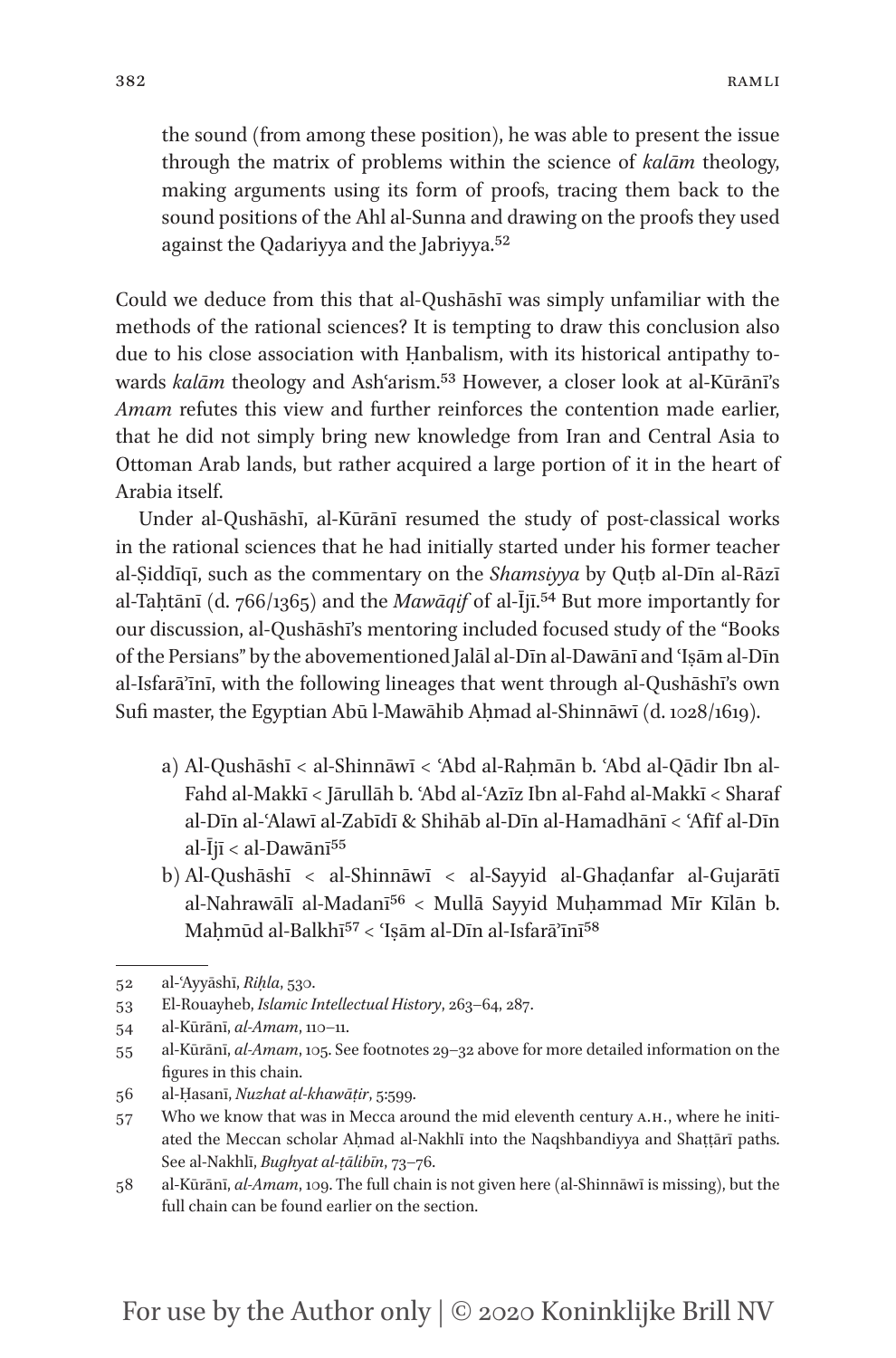Note that the transmission to al-Dawānī is more or less identical to the one given by al-Kūrānī's former teacher, al-Șiddīqī,<sup>59</sup> converging on the Meccan scholar ʿAbd al-Raḥmān al-Fahdī al-Makkī. More importantly, this once again demonstrates that the works of al-Dawānī and al-Isfarāʾīnī were circulating in the Ḥijāz much earlier than the turn of the eleventh/seventeenth century.

What is interesting about these chains is that they reflect the close correspondence between the transmission of the rational sciences and Sufi *ṭarīqa* affiliation. Al-Qushāshī and his master al-Shinnāwī were of course primarily well-known as adherents of the Shattāriyya, a spiritual tradition which originated in India and had strong links to monistic Sufism.60 However, we must not forget that these multiple *ṭarīqa* initiations were common in this period, and al-Qushāshī was initiated into numerous other *ṭarīqas*, such as the Chishtiyya, Firdawsiyya, Kubrawiyya, Qādiriyya, Khalwatiyya and Shādhiliyya.61 Al-Qushāshī's chain of transmission for the works of al-Dawānī and al-Isfarāʾinī, however, was closely connected with one of the two chains of initiation he received into the lineage of the Naqshbandī path, which went through al-Sharīf al-Jurjānī.

Al-Qushāshī < al-Shinnāwī < al-Sayyid al-Ghaḍanfar al-Nahrawālī al-Madanī < Tāj al-Dīn al-Kāzarūnī < Nūr al-Dīn al-Ṭalūsī < al-Sayyid al-Jurjānī62

The key figure in both transmissions, the Indian scholar al-Ghaḍanfar al-Nahrawālī, was also the crucial link in the transmission from al-Qushāshī to al-Kūrānī of the works of another well-known Naqshbandī Sufi-theologian, al-Jāmī.

Al-Qushāshī < al-Shinnāwī < al-Sayyid al-Ghaḍanfar al-Nahrawālī al-Madanī < al-Jāmī.63

<sup>59</sup> See page 378 above.

<sup>60</sup> On the Shaṭṭāriyya in the Ḥijāz, see El-Rouayheb, *Islamic Intellectual History*, 249–56.

<sup>61</sup> On this, see the brief discussion in Azra, *Origins of Islamic Reformism*, 47–49.

<sup>62</sup> al-Kūrānī, *al-Amam*, 108–9. Al-Sharīf al-Jurjānī's connection to the Naqshbandiyya is relatively well-known, but ʿIṣām al-Dīn al-Isfarāʾīnī too seems to have been affiliated with this lineage. See al-Nakhlī's chain of initiation given in *Bughyat al-ṭālibīn*, 73 through Mīr Kīlān, where al-Isfarā'īnī is referred to as "Mullā Muhammad al-'Arab al-Balkhī". Note that, as we have seen earlier, Mīr Kīlān was also a transmitter of the scholarly works of al-Isfarāʾīnī.

<sup>63</sup> al-Kūrānī, *al-Amam*, 107–8. Interestingly, this is different to the Naqshbandī initiation chain that went through al-Jāmī (see al-Kūrānī, *al-Amam*, 108).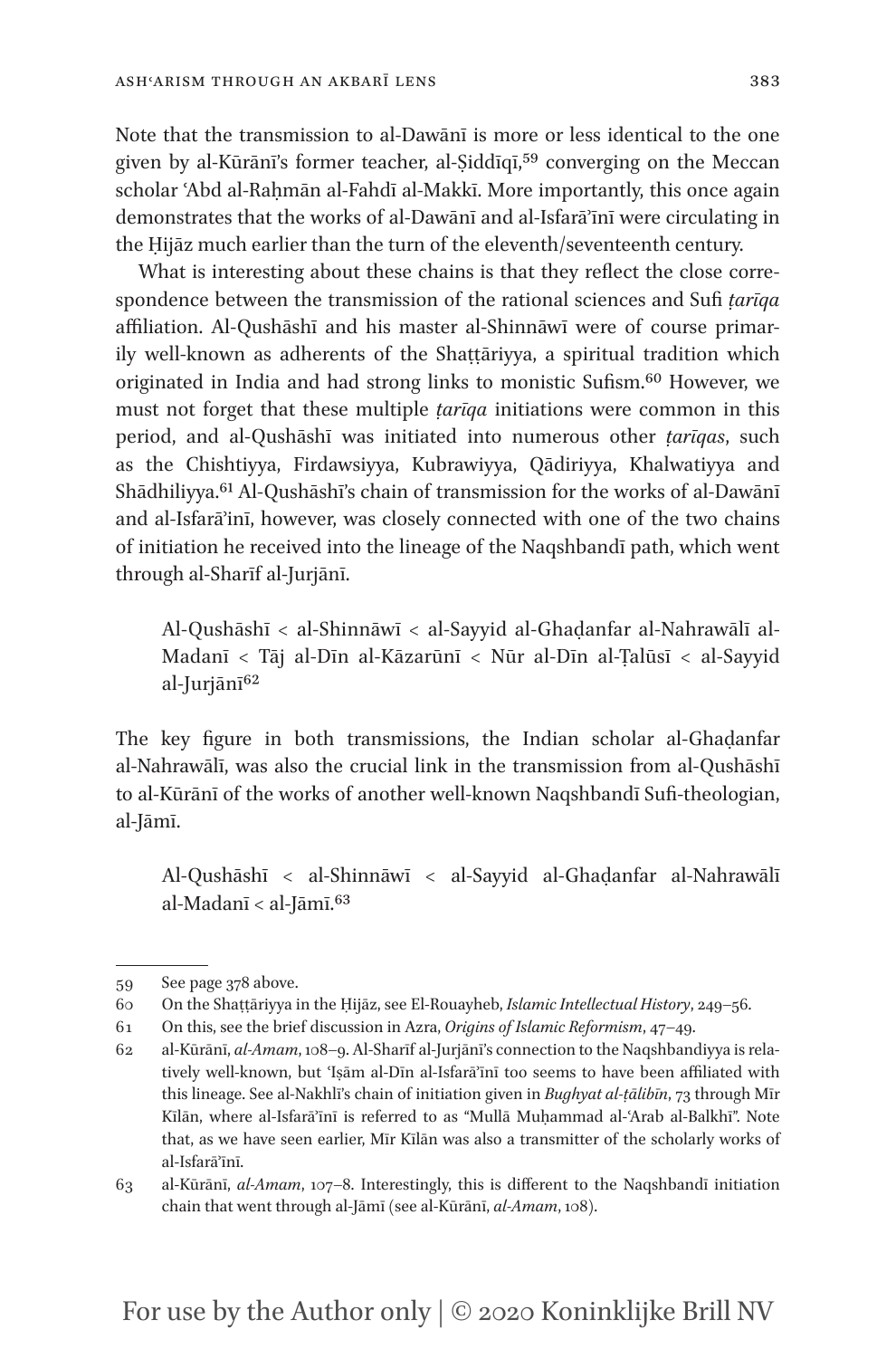There is no doubt that al-Kūrānī saw his initiation into the Naqshbandī path and his study of the works of al-Jurjānī, al-Isfarāʾīnī, al-Dawānī and al-Jāmī as closely related. All these works appear closely together with his Naqshbandī chain of initiation in the following order in the *Amam*:64

The works of al-Jurjānī The works of al-Dawānī The works of al-Jāmī Naqshbandī chain through al-Jurjānī Naqshbandī chain through al-Jāmī The works of al-Isfarāʾīnī

Thus, al-Qushāshī's role as a spiritual master to al-Kūrānī went hand in hand with intense mentoring in the rational sciences, including more recent theological and philosophical works produced in the fifteenth and sixteenth centuries CE. What is even more interesting is that this scholarly transmission included works of earlier classical theologians from a wide range of traditions, including the writings of a large number of Ḥanafī-Māturīdī and Ḥanbalī scholars.65 However, based on the *Amam*, it seems that priority was given to focused study of a number of key works of the Ashʿarī tradition. Al-Kūrānī directly read with al-Qushāshī parts of the *Irshād* and the *ʿAqīda Niẓāmiyya* of Imām al-Ḥaramayn al-Juwaynī (d. 478/1085)<sup>66</sup> as well as a large number of works by al-Ghazālī (d. 505/1111), including the *Iḥyāʾ ʿulūm al-dīn*, *Mishkāt al-anwār*, *al-Munqidh min al-ḍalāl*, *Fayṣal al-tafriqa*, parts of *Qisṭās al-mustaqīm*, and *al-Maḍnūn*.67 It is less clear to what extent he studied closely with al-Qushāshī the works of more transitional figures to post-classical Ashʿarism such as Fakhr al-Dīn al-Rāzī (d. 606/1210) and al-Bayḍāwī (d. between 699/1299–705/1306), although he received general certification which authorised him to transmit their works.68 Unsurprisingly, the works of early Ashʿarīs prior to al-Juwaynī are not included. As is well-known, al-Juwaynī's contributions had made earlier

<sup>64</sup> al-Kūrānī, *al-Amam*, 102–9.

<sup>65</sup> For Māturīdism, this included the founder Abū Manṣūr al-Māturīdī (d. 333/944), Abū Ḥafṣ al-Nasafī (d. 537/1142), Burhān al-Dīn al-Nasafī (d. 650/1252), and Abū l-Barakāt al-Nasafī (d. 710/1310). See al-Kūrānī, *al-Amam*, 86, 88, 91. For Ḥanbalism, this included Ibn Baṭṭa (d. 387/997), Ibn ʿAqīl, (d. 513/1119) al-Zāghūnī (d. 527/1113), Ibn al-Jawzī (d. 597/1200), Ibn Taymiyya (d. 728/1328) and Ibn Qayyim al-Jawziyya (d. 751/1350). See al-Kūrānī, *al-Amam*, 98–100. It is noteworthy that the *Uṣūl al-Dīn* of Bazdawī (d. 482/1089) and the *Ghunya* of ʿAbd al-Qādir al-Jīlānī (d. 561/1166) are mentioned (pp. 88, 97), indicating closer study.

<sup>66</sup> al-Kūrānī, *al-Amam*, 112.

<sup>67</sup> al-Kūrānī, *al-Amam*, 112–13.

<sup>68</sup> al-Kūrānī, *al-Amam*, 73, 110.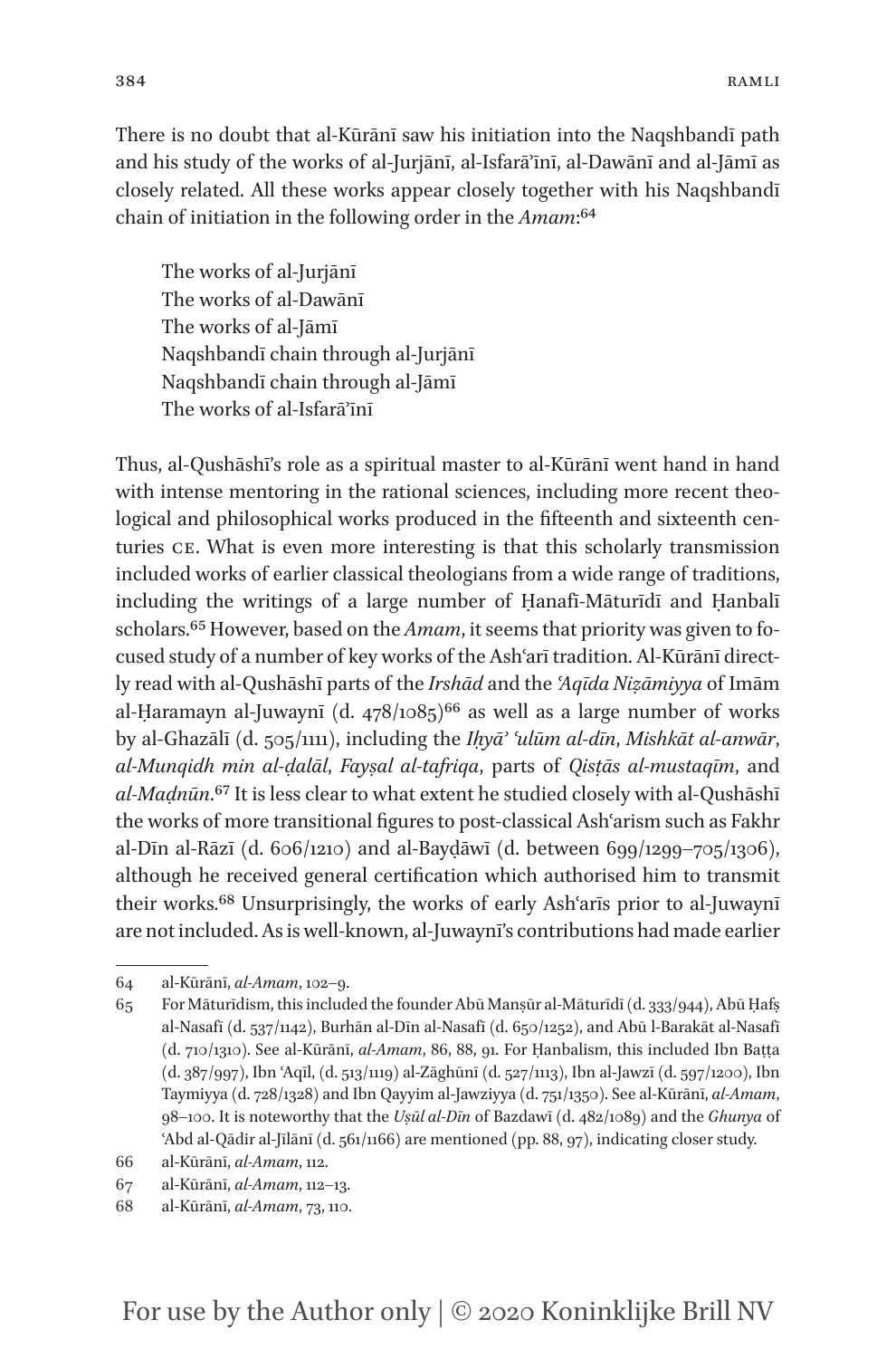works in the tradition redundant, and largely defines what we have come to identify as classical Ashʿarism. Likewise, the case could be made that with the arrival of the new form of systematic *kalām* works developed by al-Ījī, the works by earlier figures such as al-Rāzī and al-Bayḍāwī were largely redundant except for the purposes of the most advanced forms of research.<sup>69</sup>

It is, therefore, unsurprising that the works of Abū l-Ḥasan al-Ashʿarī himself were not directly studied or transmitted to al-Kūrānī, and it seems most likely that the frequent references he makes to a work such as the *Ibāna* were taken second-hand from later works.70 However, al-Kūrānī mentions one work by al-Ashʿarī he transmitted from al-Qushāshī, a short treatise on faith, *Masʾalat al-īmān*, which, tellingly is placed at the end of the *Amam*'s section on Hanbalī works.<sup>71</sup> The act of situating al-Ash<sup>ot</sup>arī within the Hanbalī school fits with what we already know of al-Qushāshī and al-Kūrānī's partiality towards Ḥanbalism.72 But why this specific work? It takes the position, following Ibn Ḥanbal, that claiming that faith is created is tantamount to claiming that the Qurʾān is created. There is some evidence that this was a controversy among Sunni traditionalists in the late third/ninth and early fourth/tenth centuries, perhaps connected to the more well-known *masʾalat al-lafẓ* (the debate over the createdness of the utterance of the Qurʾān).73 While this might seem like a rather obscure concern, the last few lines of this text indicate why Sufis inclined towards "monism" might take this issue quite seriously.

If it was said: what would prevent you from considering the proclamation of divine oneness (*tawḥīd*) temporal (*muḥdatha*)? Say: because God has proclaimed Himself one in His Book, saying: "I am God, there is no god but Me" (Q. 20:14). If it were permissible to say that the proclamation of God's oneness is temporal, then it would be permissible to say that the statement by which He proclaims His own oneness is temporal, which is unbelief. And if it were impermissible to say that this statement (of God)

<sup>69</sup> This is demonstrated by Heidrun Eichner, "Handbooks in the Tradition of Later Eastern Ashʿarism", 494–514.

<sup>70</sup> See for example, al-Kūrānī, *al-Amam*, 26; al-ʿAyyāshī, *Riḥla*, 613–14. In the beginning of *Maslak al-sadād*, for example, he tells us that while he read he read parts of the *Ibāna* that were quoted al-Qushāshī's work. See MS Arab 251, Houghton Library, Harvard, fols 1–2.

<sup>71</sup> al-Kūrānī, *al-Amam*, 101.

<sup>72</sup> El-Rouayheb, "Changing Views of Ibn Taymiyya", 300–2; *Islamic Intellectual History*, 273–90.

<sup>73</sup> See Abū Yaʿlā, *al-Muʿtamad*, 69; Izutsu, *Concept of Belief*, 250–80.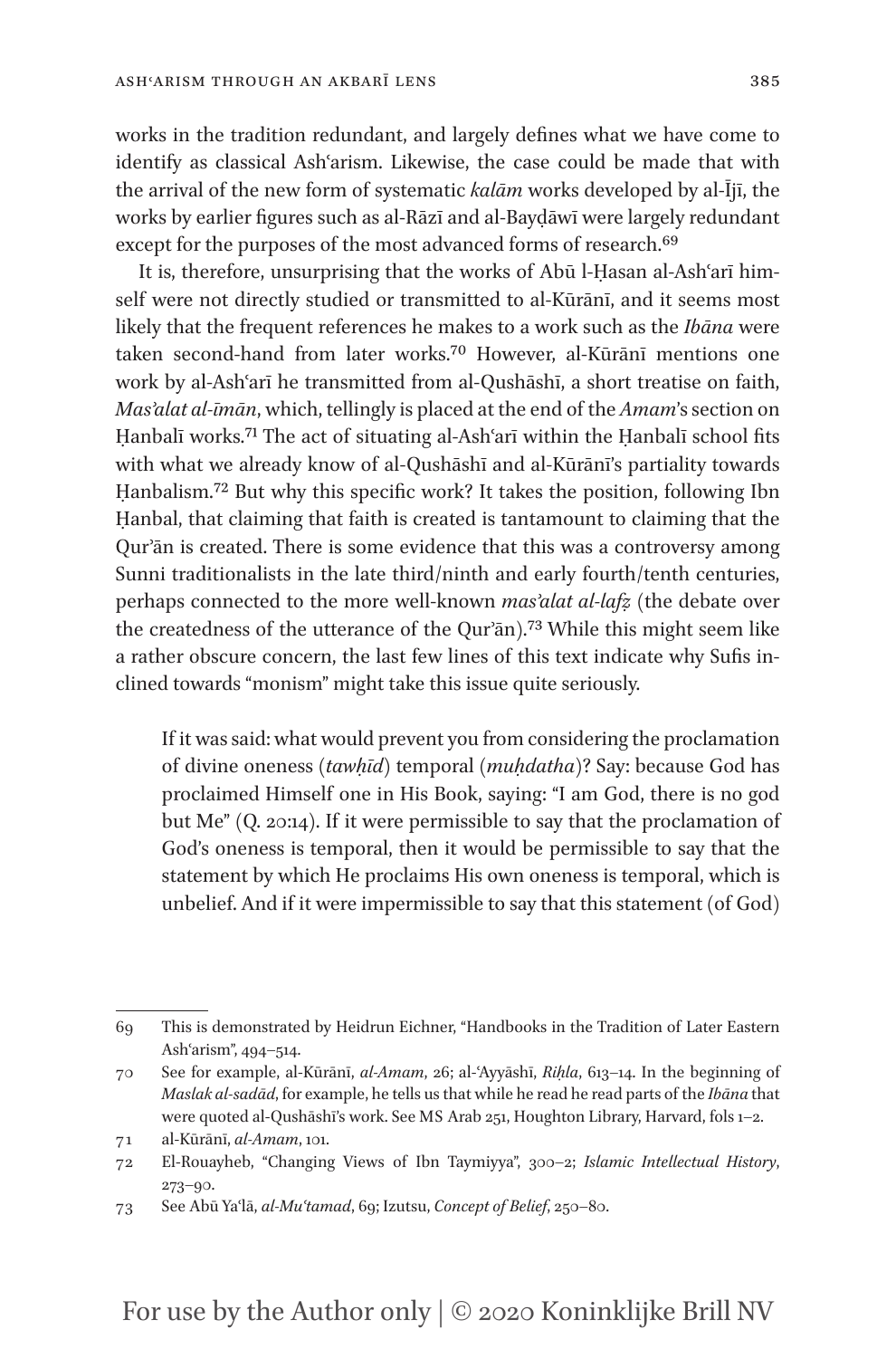is temporal, and it is known that God has proclaimed Himself one, then it is established that the proclamation of divine oneness is not temporal.74

While there is no extra evidence that al-Ashʿarī himself held such an interpretation, the idea that the proclamation of divine oneness itself is not temporal (i.e. uncreated) could be read in a way that corresponds to the view often found within Sufism that true recognition (*maʿrifa*) of the divine transcends mundane intellectual knowledge, and can only take place through the divine itself. As Carl Ernst states,

… the Sufi position of faith was consciously opposed to the more intellectualist and literalist views, and it took an approach, closely akin to that of the Ḥanbalīs, based on a deepened experience of the Qurʾānic revelation. This deepening process not only led to an expansion of the understanding of faith, but also led to an elaboration of the higher forms of faith, which assumed separate positions *(yaqīn*, *maʿrifa)*. By thus making faith at once more important and less ultimate than it was usually considered, the Sufis made the concept of faith much more flexible and all-inclusive. It can mean anything from blind imitative faith (*īmān al-muqallid*) to the general form of human participation in divine reality.75

#### **2 The Hierarchy of the Sciences and the Structure al-Kūrānī's** *Amam*

The two examples of a) the strategic positioning of the Naqshbandī *khirqa* lineage amidst the scholar-theologian affiliates of the lineage and b) al-Ashʿarī's text at the transition point between the transmitted sciences (*al-ʿulūm alnaqliyya*) and rational sciences (*al-ʿulūm al-ʿaqliyya*) indicate that the arrangement of the *Amam* is far from random. Therefore, we will now turn to the structure of the *Amam* as a way to yield further clues about al-Kūrānī's grand vision of the relationship between the different intellectual traditions he was affiliated with.

The work begins by sticking to the typical mould of a work in the *thabat* genre, its first part essentially a long list of different *ḥadīth* collections and their chains of transmission. As we proceed further on in the list we find not only well known collections but also those produced mainly with the aim of promoting Sunni traditionalism such as a creed of al-Shāfiʿī,76 *Kitāb al-Sharīʿa* 

<sup>74</sup> al-Ashʿarī, *Risāla fī l-īmān*, 15–16.

<sup>75</sup> Carl Ernst, *Words of Ecstasy*, 60-61.

<sup>76</sup> al-Kūrānī, *al-Amam*, 19.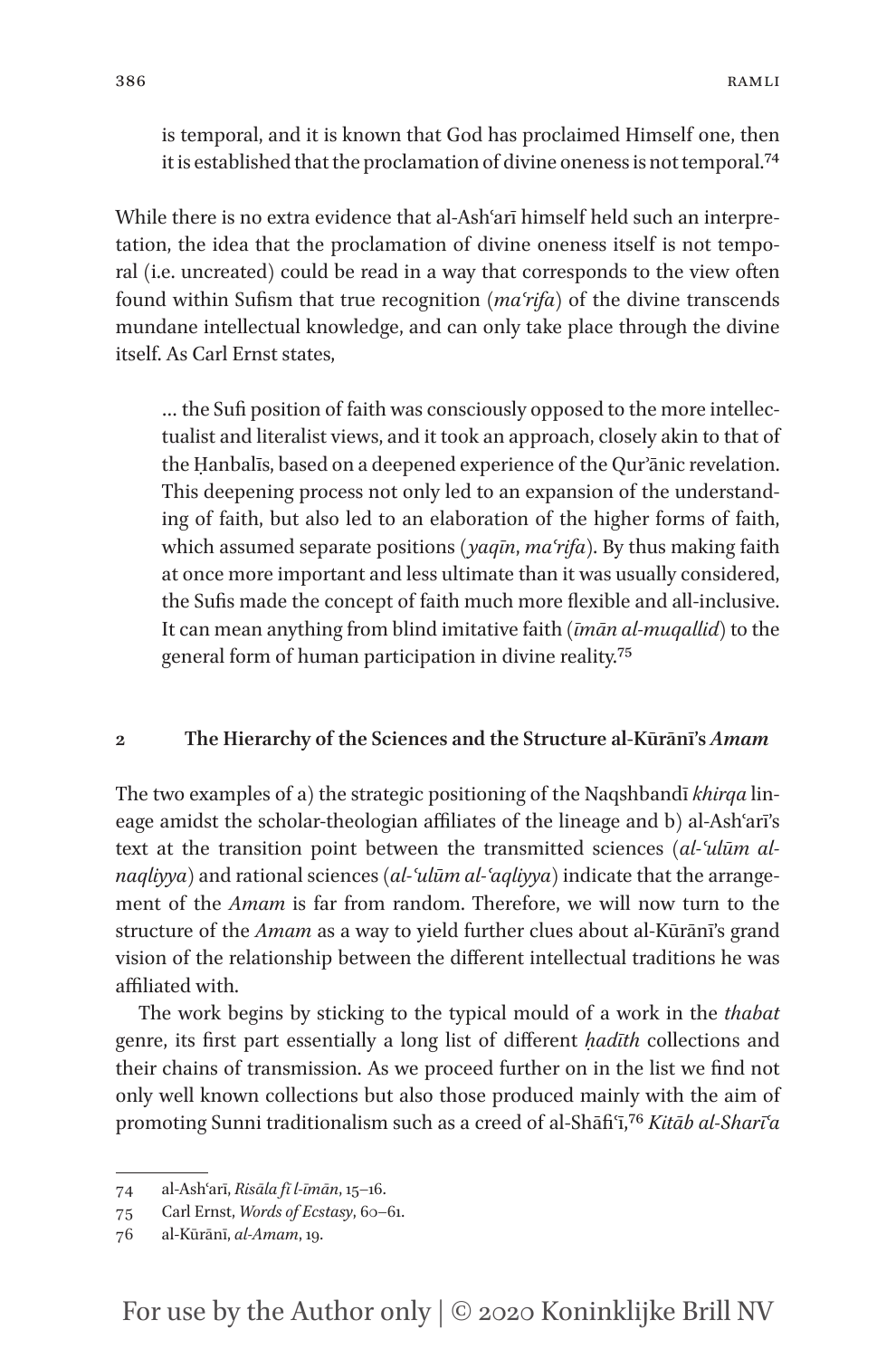of Abū Bakr al-Ājurrī (d. 360/970) and *Kitāb al-Sunna* of al-Lālakāʾī (d. 418/1027– 28).77 The final text mentioned at the end of this series is the *Anwār al-tanzīl* of al-Bayḍāwī, not the only Qurʾān commentary al-Kūrānī studied, but indisputably the most widely used advanced work in the genre for his time.78

The second section of the *Amam* is concerned with the schools of law and the associated theological traditions. Al-Kūrānī lists works of the different schools of law he studied under different teachers, starting with the Shāfi'i tradition both he and his master adhered to (the transmission of al-Qushāshī's own works comes at the end of this list). This is followed respectively by those of the Ḥanafī and Mālikī traditions before arriving at the lists of works from the Ḥanbalī school, which, as seen earlier, culminated in the text on faith by al-Ashʿarī, a choice which reflects al-Kūrānī's association of this figure with Ḥanbalism.

The following section, consisting of texts in the rational sciences, begins with al-Taftāzānī, who, if we remember, was important at the foundational level of al-Kūrānī's studies. Most of the works listed here are related to the field of logic and rhetoric. This is followed by the works of the triad of Naqshbandī sages (al-Jurjānī–al-Dawānī–al-Jāmī) including the lineages of initiation into the Sufi path.79 This is followed by ʿIṣām al-Dīn al-Isfarāʾīnī, whose position at this juncture seems to signify the role of logic and rhetoric as necessary gateways for the study of more advanced texts in the rational sciences. Unsurprisingly then, the lineage for al-Isfarāʾīnī's works are followed by those of three core figures of Ashʿarism: al-Rāzī, al-Juwaynī and al-Ghazālī. With al-Ghazālī, we move into the final section, a list of transmitted Sufi works starting from the wellknown practical manuals of ʿUmar al-Suhrawardī (d. 632/1234) and Khwāja Anṣārī (d. 481/1089), then leading higher up through the writings of the Akbarī tradition up to the works of Ibn ʿArabī himself.

The conclusion we can draw from the discussion so far is that for al-Kūrānī and his teacher al-Qushāshī, Ashʿarī theology and the rational sciences in general were studied and understood largely mediated through two lenses: that of Sufism (in particular monist Akbarī Sufism) and an interpretation of intellectual history largely founded in Sunni traditionalism and ecumenicism. This was defined primarily, but not exclusively, by the positions of the *Aṣḥāb al-ḥadīth*, while at the same time recognising the validity of other Sunni schools of law

<sup>77</sup> al-Kūrānī, *al-Amam*, 51.

<sup>78</sup> al-Kūrānī, *al-Amam*, 73.

<sup>79</sup> It is significant that while al-Kūrānī and al-Qushāshī were well-known as Shaṭṭārī Sufis, and were initiated into other lineages, the Naqshbandī path is the only one listed in the whole work.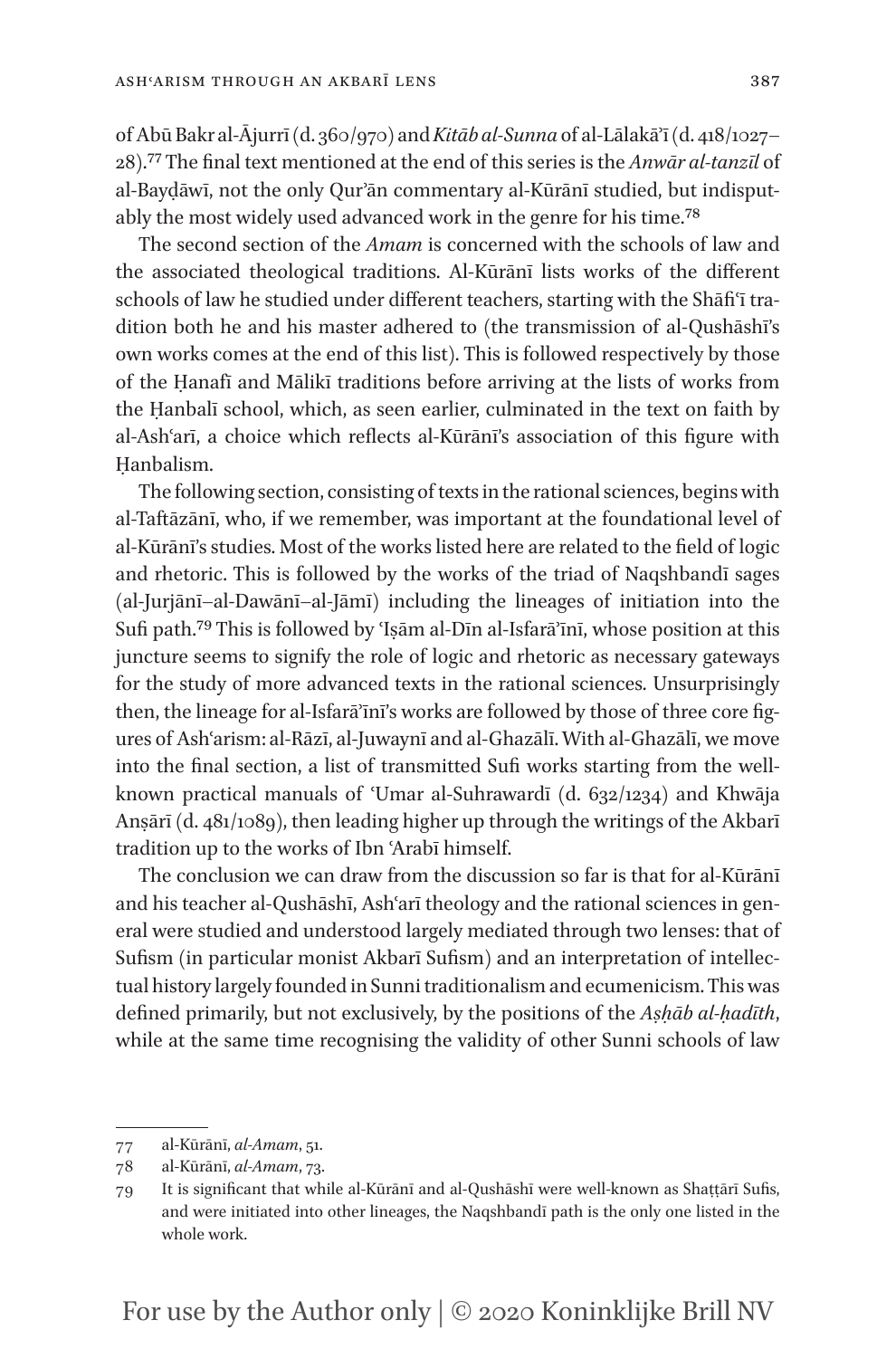and theology. Thus, while the traditionalist or "fideist" position in theology was legitimised and affirmed as the best approach, recognition is given to the important role of the rational sciences, especially to Ashʿarī theology, as part of a process leading up to the higher metaphysics of the Akbarī tradition. It would not be wrong to say that such an approach largely saw the rational sciences as a means to an end, especially since this did not conflict with the views of theologians held up most highly by al-Kūrānī: al-Juwaynī, al-Ghazālī, al-Jurjānī, al-Jāmī and al-Dawānī. Al-Kūrānī himself indicates this when he describes the sections of al-Jurjānī's commentary on the *Mawāqif* of al-Ījī that were selected for his student al-ʿAyyāshī to study as "a ladder to the understanding of the science of realities" (*sullaman ilā fahm ʿilm al-ḥaqāʾiq*).80

So far, we have mainly spoken about what the *Amam* tells us explicitly, but it is equally important to understand what the text omits or obscures deliberately. As pointed out earlier, certain omissions are simply due to the sheer fact of redundancy, as in the case of any early Ashʿarī works preceding the classical tomes of al-Juwaynī. More surprising is the omission—with the exception of the Naqshbandī lineage—of Sufi lineages and works associated with them, especially the Shaṭṭārī path which al-Qushāshī and al-Kūrānī are more wellknown for. The Shaṭṭārīs transmitted a work called *al-Jawāhir al-khams*, even translating it into Arabic, and we know that al-Kūrānī commented on another text associated with this path, the *Tuḥfat al-mursala* of Faḍlullāh al-Burhānpurī (d. 1029/1620), which is also nowhere mentioned in the text. Finally, one more glaring omission is the Ishrāqī tradition.<sup>81</sup>

It is not entirely clear why these works are not mentioned in the *Amam.* Tentatively, the most likely explanation we can put forward is that as a *thabat* work, the *Amam* was tailored for a broader audience which included more conservative readers who might have been scandalised by the inclusion of controversial Sufi and philosophical works. This might seem surprising considering the heavy presence of Ibn ʿArabī and his followers, but we must bear in mind the Shaykh al-Akbar's respectability within *ḥadīth* circles and the general normativity of the Akbarian tradition within the Ottoman period. In fact, one of the key agendas of al-Kūrānī—not only in this work, but also in many of his other writings—was to promote a version of Akbarī Sufism that appealed to a broader audience of traditionalists, including those who would have been sympathetic to the Ḥanbalī revivalism of Ibn Taymiyya.

<sup>80</sup> al-ʿAyyāshī, *Itḥāf*, 123; *idem*, *Riḥla*, 1:497.

<sup>81</sup> We know from al-ʿAyyāshī that al-Kūrānī taught the *Ḥikmat al-ishrāq* of Yaḥyā al-Suhrawardī (al-ʿAyyāshī, *al-Riḥla*, 1:494).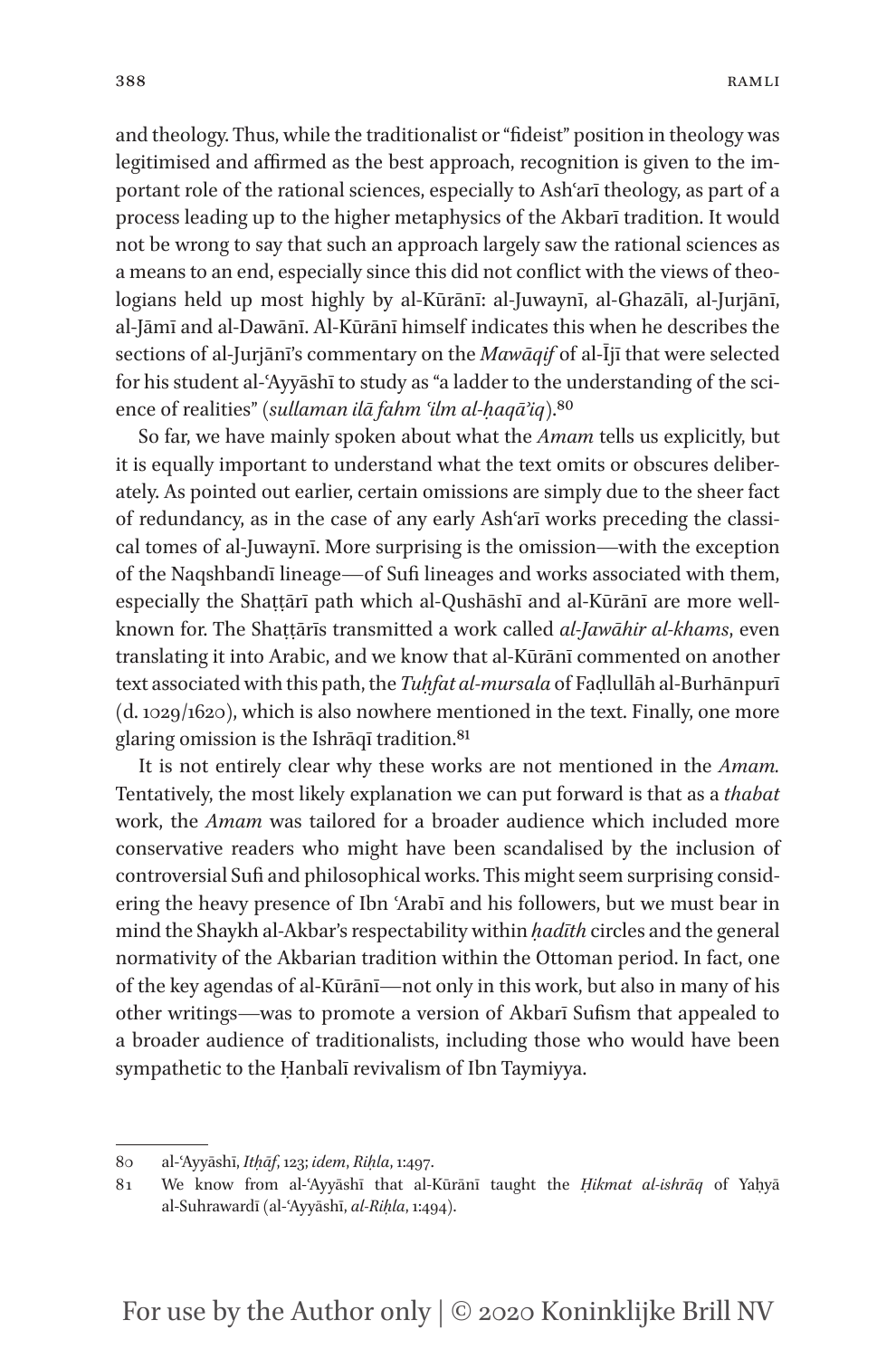#### **3 Applied** *taḥqīq:* **the** *kasb* **Controversy Revisited**

With a clearer picture of al-Kūrānī's multiple affiliations in mind, we can briefly return again to the most extensively discussed theological controversy that he was involved with. Through a concise analysis of al-Kūrānī's most extensive work on the issue, *Maslak al-sadād fī afʿāl khalq al-ʿibād*, El-Rouayheb has already summarised the core aspects of this debate, on the issue of the effective power (*ta'thir*) of human power or capacity to act.<sup>82</sup> However, two lingering questions remain:

- a) Why did al-Kūrānī take an unusual stance against the established Ashʿarī position, i.e. that the effect of a human action was through the power of God, and not through an independent human power?
- b) Why did he frame it within the context of a classical Ashʿarī revival? After all, he was likely familiar enough with alternate positions within the Ḥanafī or Ḥanbalī tradition that could have been adopted.

Building on what has been discussed thus far, a number of possible explanations can be suggested. Firstly, one crucial missing element from El-Rouayheb's recent account is the direct influence of al-Kūrānī's master al-Qushāshī on this matter, arising out of the relative obscurity of al-Qushāshī and his writings, and the tendency to view their master-disciple relationship in Sufi terms only. As we have seen, al-Qushāshī's role extended beyond that of the spiritual guide, and a significantly large portion of al-Kūrānī's mastery in the rational sciences took place under his supervision. With this in mind, it is not surprising when we discover that the controversy over *kasb* was originally sparked by al-Qushāshī's publication of three works on the matter.<sup>83</sup> Al-'Ayyāshī tells us that these works led to severe criticism from Ashʿarī dogmatists who were angry with the way al-Qushāshī's position on *kasb* clashed with the one given in the works of al-Sanūsī (d. 895/1490). We know from the recent studies of El-Rouayheb and Spevack that this was a crucial time for the spread of the Sanūsian corpus, which were just beginning to be transmitted further Eastwards around the time of al-Qushāshī's composition of his three works.84

Al-Qushāshī had a dream early on in his career, in which the master met Ibn ʿArabī, was clothed by him, and was then given the hand of the latter's sister in marriage. Discussing this dream many years later, we are told by al-ʿAyyāshī

<sup>82</sup> El-Rouayheb, *Islamic Intellectual History*, 294–305.

<sup>83</sup> al-ʿAyyāshī, *al-Riḥla*, 1:598.

<sup>84</sup> El-Rouayheb, *Islamic Intellectual History*, 131-47. Spevack, "Egypt and the Later Ash'arite School", 538–40.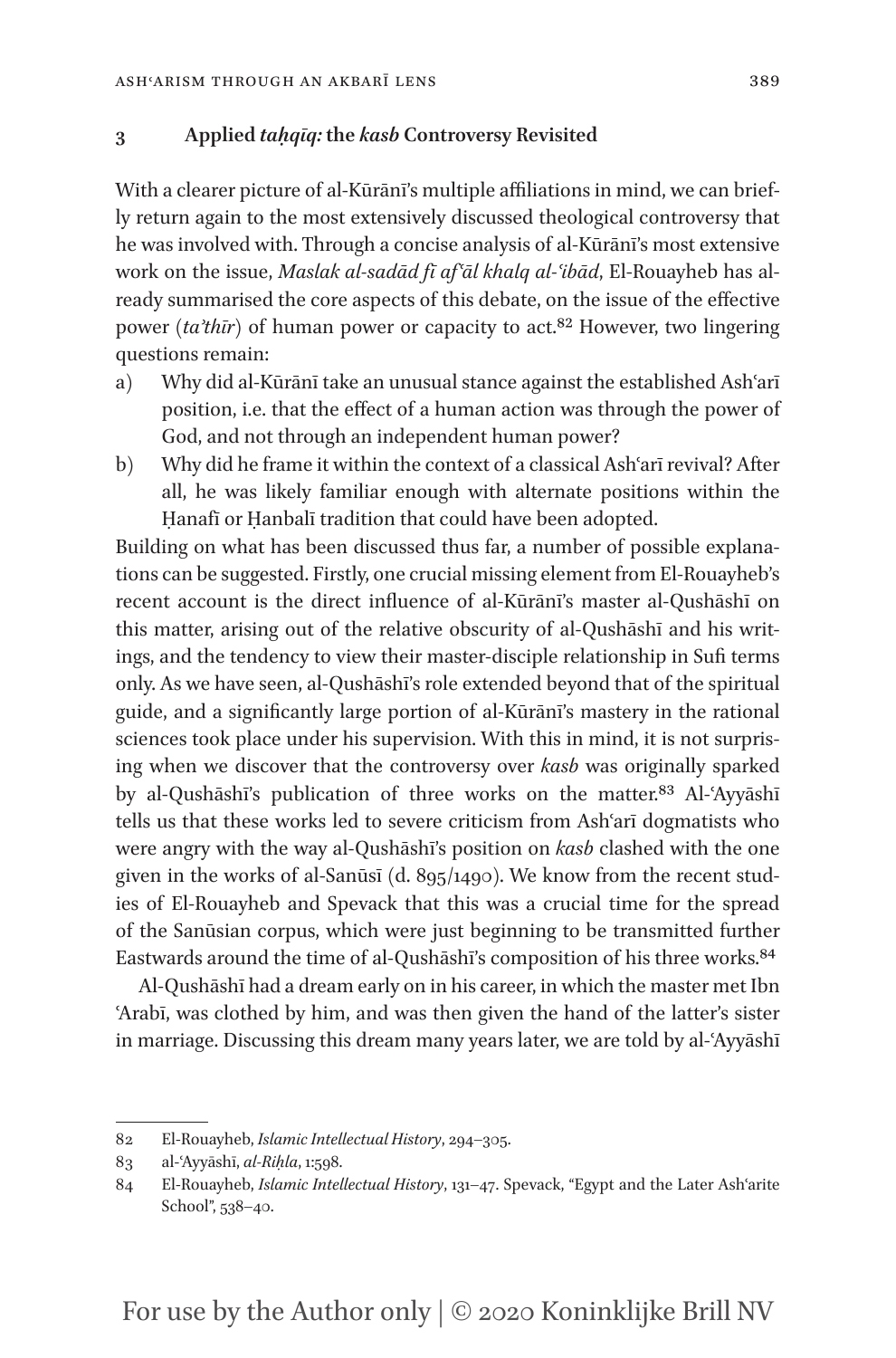that this signified not only a deep genuine spiritual connection to the Shaykh al-Akbar but also his appointment as the age's defender of his teachings.

As for being clothed by him (i.e. Ibn ʿArabī), this is an allusion to his being raised to his (Ibn 'Arabī's) station and displaying his states when commenting on the divine realities, as we do not see or hear any gnostic in our time other than our *shaykh* who possesses the language of Shaykh Muhyī l-Dīn (Ibn ʿArabī) on the realities, speaking as if he had his tongue. Thus, he is the reviver (*muhyī*) of his path, the one who clarifies its difficulties and brings out its hidden aspects, as is clear to anyone who possesses sound spiritual taste. As for being married to his sister, this is an allusion to what the Shaykh has granted to him in terms of speaking on the issue of the oneness of attributes (*waḥdat al-ṣifāt*), as well as writing, commenting and providing proofs for it in a manner not given to anyone before him. Before this, this issue only existed in the statements of earlier gnostics through allusion, signs and interpolation through the discourse of others*.*85

In other words, al-Qushāshī was given the full command of the teaching of the oneness of attributes (*waḥdat al-ṣifāt*), symbolised by marriage, as this was the sister of the teaching of the oneness of being (*waḥdat al-wujūd*). Al-ʿAyyāshī tells us that in reality, while affirming that the created power (*qudra*) of willed human acts had an effect (*taʾthīr*), al-Qushāshī considered this attribution of created power to be a metaphorical use of language, rather than a statement of ontological reality. This divine power is one, but possesses two aspects (*nisbatayn*), an aspect relevant to the eternal divine essence, and an aspect relevant to the locus of divine manifestation, i.e. created causes. The position of Ashʿarīs who denied the power of human acts any effective causality, ascribing the effect of a human act to God's power alone, went against any normal understanding of the word "power", which entails effect, and would be tantamount to saying that one aspect of divine power is lacking in effective causality. From this monistic perspective, in which the human self is ultimately part of divine reality, the intellect is limited in its ability to understand the divine realities, and the proper appreciation of the matter requires spiritual unveiling.<sup>86</sup>

Al-Kūrānī followed in his master's footsteps by also composing three works on the topic.87 As mentioned earlier, the key difference between al-Qushāshī

<sup>85</sup> al-ʿAyyāshī, *al-Riḥla*, 590.

<sup>86</sup> al-ʿAyyāshī, *al-Riḥla*, 1:528–30.

<sup>87</sup> al-ʿAyyāshī, *al-Riḥla*, 1:525.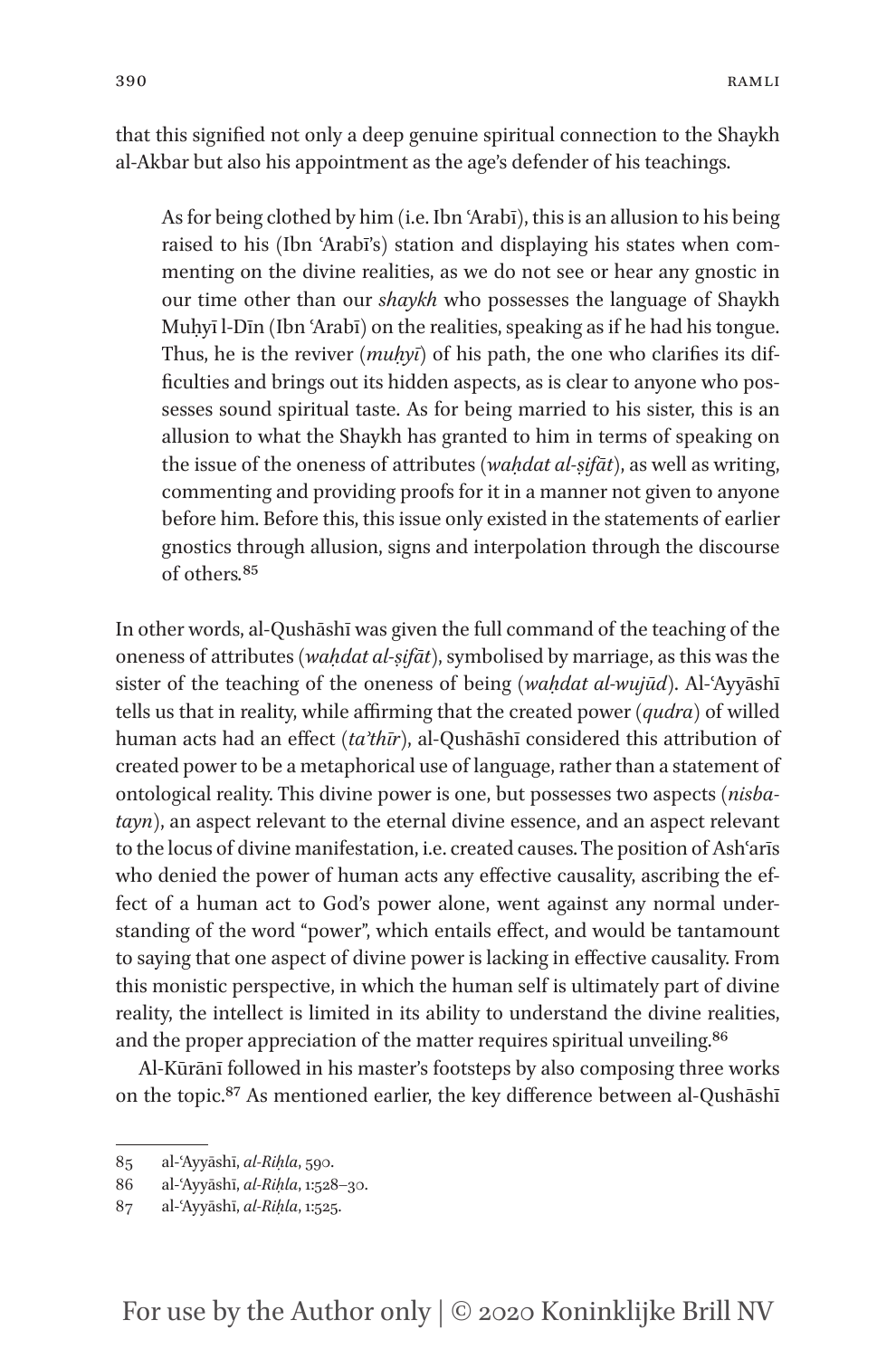and al-Kūrānī was that the former wrote in a more oblique way addressed mainly to Sufis, while the former expressed himself more clearly in the language of scholarship. Based on what we now know about al-Qushāshī 's own mastery of the rational sciences, it is quite clear that the difference between him and his disciple was not so much technical ability, but al-Qushāshī's mission to clarify this aspect of Akbarian teachings and defend their integrity, symbolised by his marriage to Ibn ʿArabī's sister. Al-Kūrānī's role, on the other hand, could be seen as the further clarification and elaboration of al-Qushāshī's teachings for a wider audience, using the technical language of the scholars, much in the same way Ṣadr al-Dīn al-Qūnawī provided a new philosophical template as a vehicle to disseminate the teachings of Ibn ʿArabī.

While al-Qushāshī's discourse was aimed at the higher levels of Akbarī teachings, as opposed to al-Kūrānī's, which tackled the same issue at the level of *kalām* and philosophy, both essentially promoted the same doctrinal position on *kasb*, weaved within a reformist agenda that appealed to their more *ḥadīth*-focused audiences. This was based on an interpretation of Abū l-Ḥasan al-Ashʿarī that was strongly guided by the writings of Ibn Taymiyya and Ibn Qayyim al-Jawziyya, which saw the *Ibāna* as his final and most representative work, and situated the founding figure of Ashʿarism squarely within the *Aṣḥāb al-ḥadīth*/Ḥanbalī camp. In al-Kūrānī's view, the Ashʿarī doctrine of *kasb* had been misinterpreted by succeeding theologians until al-Juwaynī decided to return to it in his *al-Risāla al-Niẓāmiyya* (going against the position of his earlier writings such as *al-Irshād*). The call for a return to the original teachings of Ashʿarism could also have been more motivated by the desire to promote social reform, based on the concern that advocating the lack of any true efficacy (*taʾthīr*) in human power was tantamount to fatalism *( jabr)*, and could lead consequently to weakening the moral integrity in the individual and social spheres. In addition, bringing Ashʿarīs more in line with Ḥanbalī (and Ḥanafī-Māturīdī) views corresponded with al-Kūrānī's own ecumenical agenda, and a strong conviction in "taking the middle path".<sup>88</sup> In other words, in this understanding of *taḥqīq* (in both its intellectual and spiritual senses), credal moderation and social reform went hand in hand.

As al-Kūrānī clarifies in his short treatise on the subject, al-Ashʿarī's doctrine of *kasb* was formulated as a middle way between the extremes of fatalism *( jabr)* and complete human autonomy of action (*qadar*), and therefore must retain its aim of defending human moral obligation. Otherwise, al-Kūrānī says, echoing Fakhr al-Dīn al-Rāzī, "the word *kasb* becomes a signifier without

<sup>88</sup> See his statements on this in the short (and possibly first) treatise on *kasb*, *al-Iqnāʿ al-muḥīṭ*, in al-ʿAyyāshī, *Riḥla*, 1:606.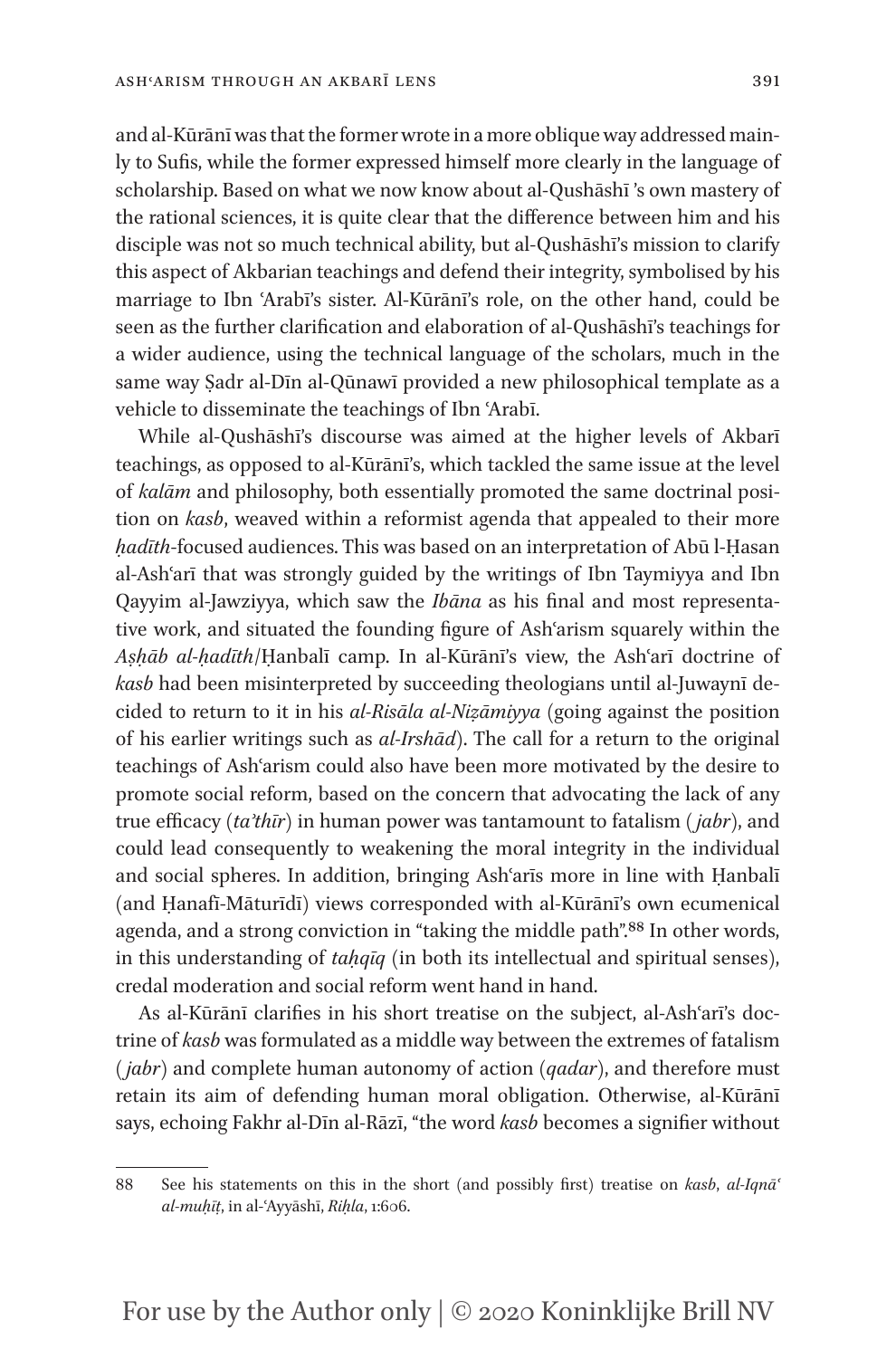a signified" (*ism bi-lā musammā*), i.e. meaningless.89 Those whose minds are filled with narrow factionalism (*taʿaṣṣub)* or conform to circulated opinion will react negatively when they hear the word "effect" in relation to human action, imagining it to be similar to the position of the Qadariyya/Mu<sup>'</sup>tazila.<sup>90</sup> However, the truth of this matter can only be revealed to one who is given divine unveiling. Thus, knowledge of the unification of actions (*tawḥīd al-afʿāl*), occurs at three different levels. At the highest level, as mentioned, there is the one who has been given divine unveiling of the reality of the matter.

This issue is only known in the fullest sense of verification (*tahqīq*) by one who travels along the stations of the wayfarers (*manāzil al-sāʾirīn*)91 to the clear Truth (*al-Ḥaqq al-mubīn*), successfully gaining persistence (*baqāʾ*) from God the most-knowing after complete annihilation *(al-fanāʾ al-tāmm*). A perception different to his former one is then isolated (*tajarrada*) for him, and he thus knows himself through a truly verified and witnessed knowing (*maʿrifa muḥaqqaqa shuhūdiyya*), knowing his Lord in accordance with his rank and the breadth of his sphere (of being), becoming one of those firmly rooted in knowledge (*al-rāsikhūn fī l-ʿilm*) through the path of divine grace, not that of the intellectual path.92

After him is "the person of faith" (*ṣāḥib al-īmān*) who believes in the proofs of the Divine law, and, unshaken by the doubts of *kalām* works, looks to God for guidance, as well as the writings of "the *imāms* of true divine unveiling" (*aʾimmat al-kashf al-ṣaḥīḥ*)—no doubt a reference to the writings of Sufis such as Ibn ʿArabī. Such a person affirms all scriptural statements regarding the divine realities, even though in their apparent senses they might contradict themselves. In other words, he practices the way of the *Ahl al-sunna*, as articulated by al-Ashʿarī in his final work, the *Ibāna*.93 The third, and lowest type of knower, is the man of intellectual understanding (*ṣāḥib al-naẓar al-fikrī*), who sees things from behind the wall of thinking. Unlike the man of faith, who builds the foundation of his knowledge on the unification of divine attributes and is unafraid to affirm them in spite of apparent contradictions, the man of thought does not manage to do so because he is concerned that doing

<sup>89</sup> For a more detailed discussion on this, see Shihadeh, *Teleological Ethics*, 39–44.

<sup>90</sup> al-ʿAyyāshī, *Riḥla*, 1:606–8.

<sup>91</sup> Incidentally the title of the famous Sufi manual of Khwājā Anṣārī, one of the few Sufi works referred to in the transmissions of the *Amam* from al-Qushāshī (al-Kūrānī, *al-Amam*, 113–15).

<sup>92</sup> al-ʿAyyāshī, *Riḥla*, 1:607.

<sup>93</sup> al-ʿAyyāshī, *Riḥla*, 1:607.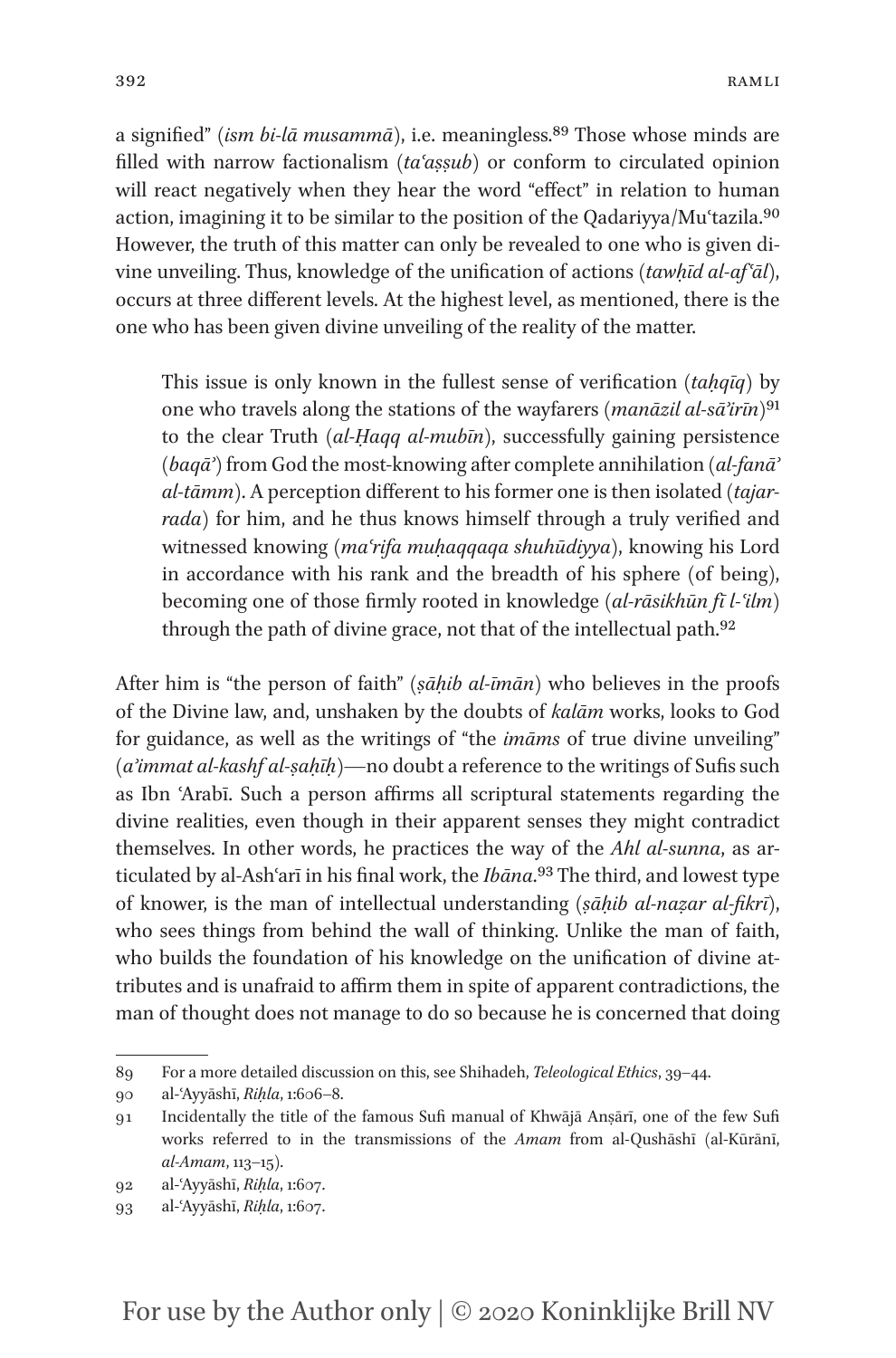so would lead to the affirmation of doubtful beliefs (*shubuhāt*). Therefore, he resorts to metaphorical interpretation in his understanding of scripture. For al-Kūrānī, this approach is acceptable so long as he does not deny that it is within the realm of possibility for God to create real and effective power in a human agent. One does not have to affirm its reality, but to acknowledge it as a possibility.94

It is to this third category that the bulk of al-Kūrānī's discussion seems to be addressed. Drawing on a broad array of scholars from the Ashʿarī, Ḥanbalī and Ḥanafī-Māturīdī tradition, the aim of the text seems to be to break down any dogmatic attachment to the opinion that absolute divine power excludes the ability to work through secondary causes. It is no coincidence that al-Taftāzānī is chosen as the target of al-Kūrānī's treatise: the theologian was well known for his attacks on Ibn ʿArabī.95 Drawing on the *taḥqīq* tradition he was familiar with here, al-Kūrānī presents the "rationalist" (*ṣāḥib al-naẓar al-fikrī*) with an alternative model of the universe to the rigidly atomistic model of standard Ashʿarism which would include secondary causes, a model not presented as an end in itself or a definitive statement of the truth, but as an approximation of the Akbarī viewpoint.96 Through a deeper investigation into the philosophical model of cause and effect, the seeker of *taḥqīq* would be able to open his mind to the reality of created being as a locus (*maẓhar*) for the manifestation of the divine names and attributes<sup>97</sup>

Essentially, it could be said that while al-Qushāshī was speaking at the level of the oneness of attributes (*tawḥīd al-ṣifāt*), his student's discourse was aimed at the lower but more general level of oneness of actions (*tawḥīd al-afʿāl*). Whereas al-Qushāshī's discourse was directed at those who were on the Sufi path, and, perhaps, also those "simple believers" who accepted scripture without question, al-Kūrānī's mode of teaching took into account those who walked the more difficult intellectual path, using intellectual *taḥqīq* as a means to spiritual *taḥqīq*. In doing this, both saw themselves not as outsiders to Ashʿarism, but as advocates of what they perceived to be the original teachings of the Ashʿarī school.

## For use by the Author only | © 2020 Koninklijke Brill NV

<sup>94</sup> al-ʿAyyāshī, *Riḥla*, 1:608.

<sup>95</sup> Al-Kūrānī's perception of al-Taftazānī as a *mutakallim* with no understanding of the deeper realities is reinforced in a report he recounts to al-ʿAyyashi, in which al-Jurjānī's piety and spiritual insight is contrasted to al-Taftāzānī's attachment to worldly glory (al-ʿAyyāshī, *Riḥla*, 1: 497–98).

<sup>96</sup> al-ʿAyyāshī, *Riḥla*, 612–20.

<sup>97</sup> It should be noted here that it was with this purpose in mind that al-Kūrānī taught al-Suhrawardī's *Ḥikmat al-ishrāq* (al-ʿAyyāshī, *Riḥla*, 607).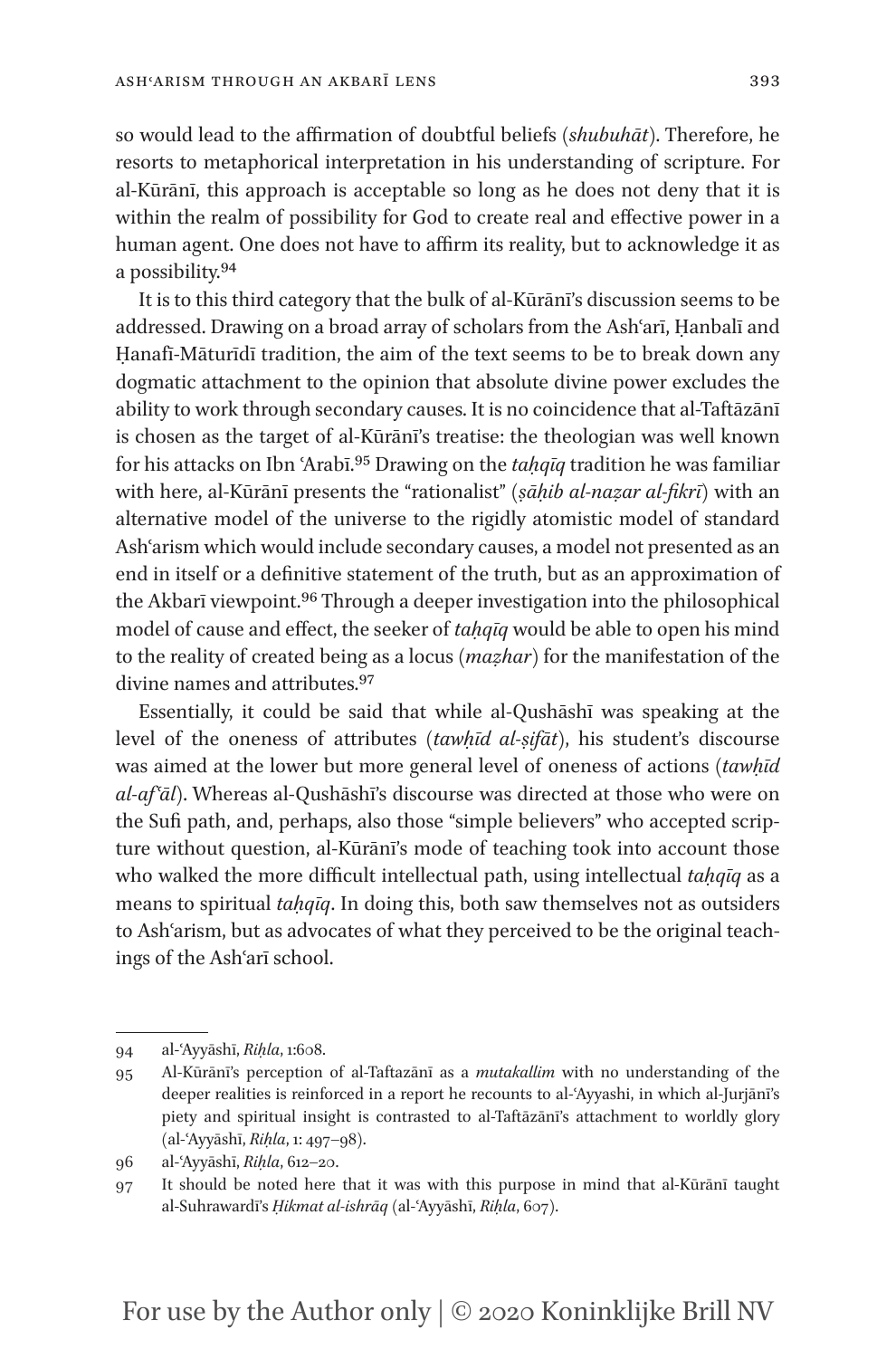What this case study tells us is that it is impossible to look at late postclassical Ashʿarism without taking into account the multiple levels of discourse involved, especially between the popular level of creeds and dogmatics and the higher level of philosophical theology which included the insights of mystical theosophy. Although it is debatable to what degree it can be designated as "Ashʿarism" in the sense that the term is generally understood, al-Qushāshī and al-Kūrānī's interesting syncretic approach aimed at re-articulating the theological school in order to bridge opposing Sunni traditions at the popular level of theological discourse in the name of an ecumenical "middle path". On the other hand, at the level of higher intellectual discourse, al-Qushāshī's teaching unveiled a new dimension of the teachings of the Akbarī tradition, which was then fleshed out and articulated in a more approachable language by his student al-Kūrānī. Ultimately, as in the case of their predecessors, the Naqshbandī sages al-Jāmī and al-Dawānī, the primary aim here was the reconciliation of the two poles of intellectual and spiritual *taḥqīq*.

#### **Bibliography**

- Abū Yaʿlā, Muḥammad b. al-Ḥusayn. *al-Muʿtamad fī uṣūl al-dīn.* Edited by Wadīʿ Z. Ḥaddād. Beirut: Dār al-Mashriq, 1986.
- Ahmed, Shahab. *What is Islam? The Importance of Being Islamic*. Princeton: Princeton University Press, 2016.
- Arberry, Arthur J. "The Repertory of Ibn al-Anṣārī". *Islamic Studies* 7.3 (1968): 247–63.
- al-Ashʿarī, Abū l-Ḥasan. *Risāla fī l-īmān*. Edited by ʿAbd al-Mawlā Amūrāq. Beirut: Dār al-Ḥadīth al-Kattāniyya, 2017.
- al-ʿAyyāshī, ʿAbdallāh b. Muḥammad. *al-Riḥla al-ʿAyyāshiyya*. Edited by Saʿīd al-Fāḍilī, and Sulaymān al-Qurashī. Abu Dhabi: Dār al-Suwaydī, 2006.
- al-ʿAyyāshī, ʿAbdallāh b. Muḥammad. *Itḥāf al-akhillāʾ bi-ijāzāt mashāyikh al-ajillāʾ*. Edited by Muḥammad al-Zāhī. Beirut: Dār al-Gharb al-Islāmī, 1999.
- Azra, Azyumardi. *The Origins of Islamic Reformism in Southeast Asia: Networks of Malay-Indonesian and Middle Eastern ʿUlamāʾ in the Seventeenth and Eighteenth Centuries*. Honolulu: Allen and Unwin and University of Hawai'i Press, 2004.
- Chittick, William. *Science of the Cosmos, Science of the Soul: The Pertinence of Islamic Cosmology in the Modern World*. Oxford: Oneworld, 2007.
- Du Grandlaunay, René. "La liste d'authorités de Shams al-Dīn al-Sakhāwī". *Quaderni Di Studi Arabi* 4 (2009): 81–98.
- Eichner, Heidrun. "Handbooks in the Tradition of Later Eastern Ashʿarism". In *The Oxford Handbook of Islamic Theology*. Edited by Sabine Schmidtke. Oxford: Oxford University Press, 2016, 494–514.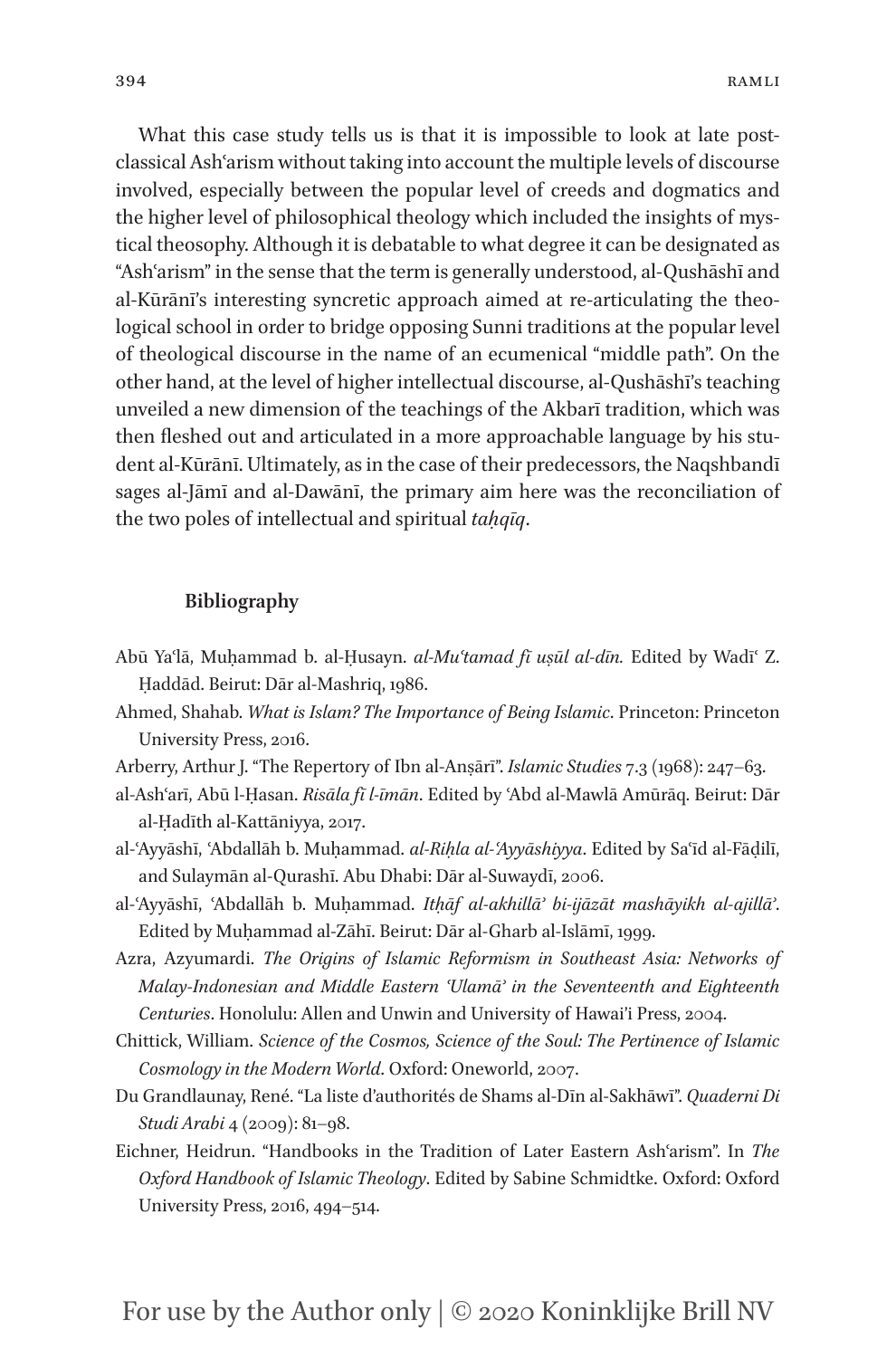- El-Rouayheb, Khaled. "From Ibn Ḥajar al-Haytamī (d. 1566) to Khayr al-Dīn al-Ālūsī (d. 1899): Changing Views of Ibn Taymiyya among non-Ḥanbalī Sunnī Scholars". In *Ibn Taymiyya and His Times*. Edited by Yossef Rapoport and Shahab Ahmed. Oxford: Oxford University Press, 2010, 269–318.
- El-Rouayheb, Khaled. *Islamic Intellectual History in the Seventeenth Century: Scholarly Currents in the Ottoman Empire and Maghreb*. Cambridge: Cambridge University Press, 2015.
- Ernst, Carl. *Words of Ecstacy in Sufism*. New York: SUNY Press, 1985.
- Ernst, Carl. "Controversy over Ibn ʿArabī's *Fuṣūṣ*: The Faith of Pharaoh". *Islamic Culture*  59 (1985): 259–66.
- *GAL* = Brockelmann, Carl. *History of the Arabic Written Tradition*. Translated by Joep Lameer with a Preface by Jan Just Witkam. 2 vols & 3 Supplement vols. Leiden: Brill, 2016–18.
- al-Ḥasanī, ʿAbd al-Ḥayy. *Nuzhat al-khawāṭir wa-bahjat al-masāmiʿ wa-l-nawāẓir/ al-Iʿlām bi-man fī tārīkh al-Hind min al-aʿlām*. Beirut: Dār Ibn Ḥazm, 1999.
- Heer, Nicholas. *The Precious Pearl: Al-Jāmī's al-Durrah al-Fākhira, together with his Glosses and the Commentary of ʿAbd al-Ghafūr al-Lārī*. New York: SUNY Press, 1979.
- al-Hīla, Muḥammad al-Ḥabīb. *al-Tārīkh wa-l-muʾarrikhūn bi-Makka min al-qarn al-thālith al-hijrī ilā l-qarn al-thālith ʿashar*. Mecca: Muʾassasat al-Furqān lil-Turāth al-Islāmī, 1994.
- Izutsu, Toshihiko. *The Concept of Belief in Islamic Theology: A Semantic Analysis of Īmān and Islām*. Petaling Jaya: Islamic Book Trust, 2006.
- al-Jāmī, ʿAbd al-Raḥmān. *al-Durra al-fākhira fī taḥqīq madhāhib al-ṣūfiyya wa-lmutakallimīnwa-l-ḥukamāʾ al-mutaqaddimīn*. Tehran: McGill University Press, 1980.
- al-Jurjānī, al-Sayyid al-Sharīf. *Muʿjam al-taʿrīfāt*. Cairo: Dār al-Faḍīla, 2004.
- Karamustafa, Ahmet. *Sufism: The Formative Period*. Edinburgh: Edinburgh University Press, 2007.
- Kaḥḥāla, ʿUmar Riḍā. *Muʿjam al-muʾallifīn: Tarājim muṣannifī l-kutub al-ʿarabiyya*. 4 vols. Beirut: Muʾassasat al-Risāla, 1993.
- al-Kattānī, ʿAbd al-Ḥayy b. ʿAbd al-Kabīr. *Fihris al-fahāris wa-l-athbāt wa-muʿjam al-maʿājim wa-l-mashyakhāt wa-l-musalsalāt*. Edited by Iḥsān ʿAbbās. 3 vols. Beirut: Dār al-Gharb al-Islāmī, 1982.
- al-Kūrānī, Ibrāhīm. *al-Amam li-īqāẓ al-himam*. Hyderabad: Dāʾirat al-Maʿārif al-Niẓāmiyya, 1910.
- Knysh, Alexander. "Ibrāhīm al-Kūrānī (d. 1101/1690), an apologist of *waḥdat al-wujūd*". *Journal of the Royal Asiatic Society* 5.1 (1995): 39–47.
- Knysh, Alexander. *Ibn ʿArabī in the Later Tradition: The Making of a Polemical Image in Medieval Islam*. New York: SUNY Press, 1999.
- Morris, James. "Ibn ʿArabī and his interpreters, Part II (Conclusion): Influences and Interpretations". *Journal of the American Oriental Society* 107.1 (1987): 101–19.

## For use by the Author only | © 2020 Koninklijke Brill NV